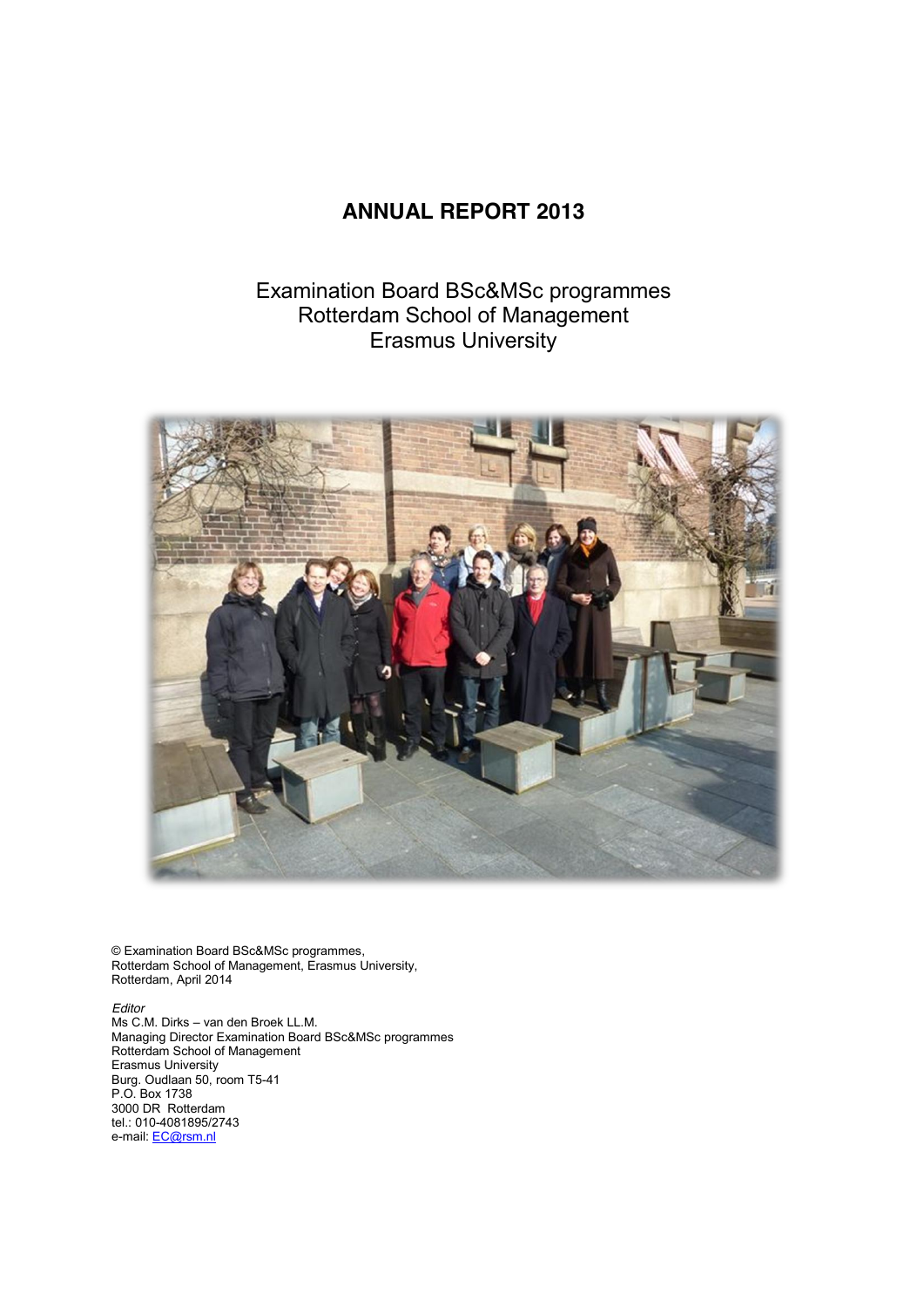# **Table of Contents**

| 1. |     |                                                                                    |  |
|----|-----|------------------------------------------------------------------------------------|--|
| 2. | 2.1 |                                                                                    |  |
|    | 2.2 |                                                                                    |  |
|    | 2.3 |                                                                                    |  |
|    | 2.4 |                                                                                    |  |
|    | 2.5 |                                                                                    |  |
|    |     |                                                                                    |  |
| 3. |     |                                                                                    |  |
|    | 3.1 |                                                                                    |  |
|    |     | a.                                                                                 |  |
|    |     | b.                                                                                 |  |
|    |     | Quality assurance of (final) examinations: the integrated testing policy  8<br>c.  |  |
|    |     | $\bullet$                                                                          |  |
|    |     | $\bullet$                                                                          |  |
|    |     | $\bullet$                                                                          |  |
|    |     | $\bullet$                                                                          |  |
|    |     | d.                                                                                 |  |
|    |     | e.                                                                                 |  |
|    |     | f.                                                                                 |  |
|    |     | 3.2 Regulations: the rules and guidelines and recommendations regarding the OER 15 |  |
|    |     |                                                                                    |  |
|    |     | a.                                                                                 |  |
|    |     | b.                                                                                 |  |
|    |     | c.                                                                                 |  |
|    |     | d.                                                                                 |  |
|    |     | e.                                                                                 |  |
|    |     | f.                                                                                 |  |
|    |     | q.                                                                                 |  |
|    |     |                                                                                    |  |
|    |     | a.                                                                                 |  |
|    |     | b.                                                                                 |  |
| 4. |     |                                                                                    |  |
|    |     |                                                                                    |  |
|    |     |                                                                                    |  |
|    |     |                                                                                    |  |
|    |     |                                                                                    |  |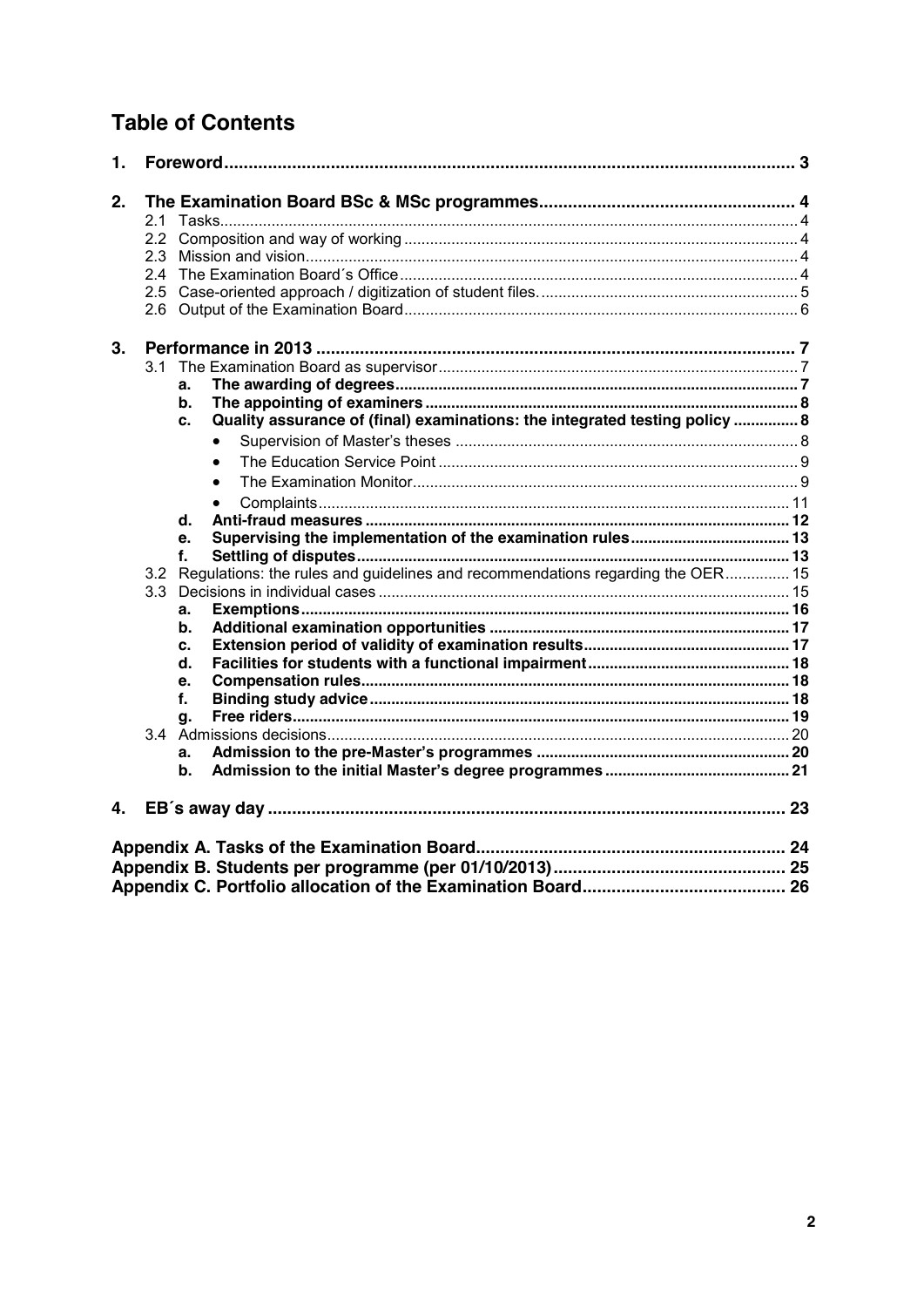## **1. Foreword**

For the Examination Board, calendar year 2013 is marked by two major changes for students: at the beginning of the study (the first results of the Nominal = Normal) and at the end of the study (the introduction of the new graduation trajectory within the master).

In August 2013, final *bsa statements* were sent on the basis of the N=N-policy. The Examination Board took stock and concluded the following:

- Students have worked hard and performed significantly better than previous academic years. In this sense,  $N = N$  worked. We now have to wait and see how the students who were allowed to continue the programme after the first year, will perform.
- The number of requests on the basis of hardship has increased enormously. The Examination Board has received approximately 200 requests, in particular in the second half of August. Understandably, because at that point it became clear for students that they would not meet the N=N standards. We managed to take timely decisions in all cases, but it has caused much tension among students and staff. The Examination Board is considering holding a 'transitional meeting' in 2014 where questionable cases will be discussed. Students will no longer have to appeal to the hardship clause themselves.
- The vast majority of requests concerned two courses where the success rate was extremely low. In one course there clearly was an irregular examination and in the other course there was a mismatch between students' expectations and the actual examinations. The Examination Board has requested the Rector's view on these cases: how to act as academic institution (or Examination Board) in cases where an examination does not meet the standard or expectation, especially when it concerns the last examination. Few options remain to fix this within the margins of N=N before the final bsa is sent. No solution has been found yet.

In the spring of 2013, the Examination Board was closely involved in defining new rules and procedures concerning the 'new graduating'. The Board of Education decided that the graduation trajectory within the master programmes had to be altered in such a way that the majority of students could actually complete the programme within one year. This has resulted in a uniform and welldefined thesis project. In the discussion of the new procedures and examination regulations, an indepth discussion arose between the Faculty Council and the Examination Board about the tasks and competences regarding the quality of the thesis writing process, in particular the composition of the thesis committees (the Examination Board must ensure that the co-reader can comment on a coach in an objective and independent manner) and the transparency of the thesis writing process without a public defence, as is the case now. This has led to changes in the Rules and Regulations. In 2014, the first graduations will take place under the new procedures.

Finally, I would like to draw your attention to the fact that the Examination Board's secretariat has switched to working digitally in 2013. In February, all the files of students who have ever submitted a request and are still registered with the RSM – 4500 in total – were digitized. New requests have since been handled digitally in a case-oriented approach via Decos, our document management system. Our secretariat is the first department within the EUR that works fully digitally, using software and automated *workflows*. Section 2.3 will go further in the process of digital working.

I cordially invite you to take note of this report. If you have any questions or suggestions, please let us know at ec@rsm.nl.

With kind regards,

 $\frac{1}{2}$ 

Professor Teun W. Hardjono Chairman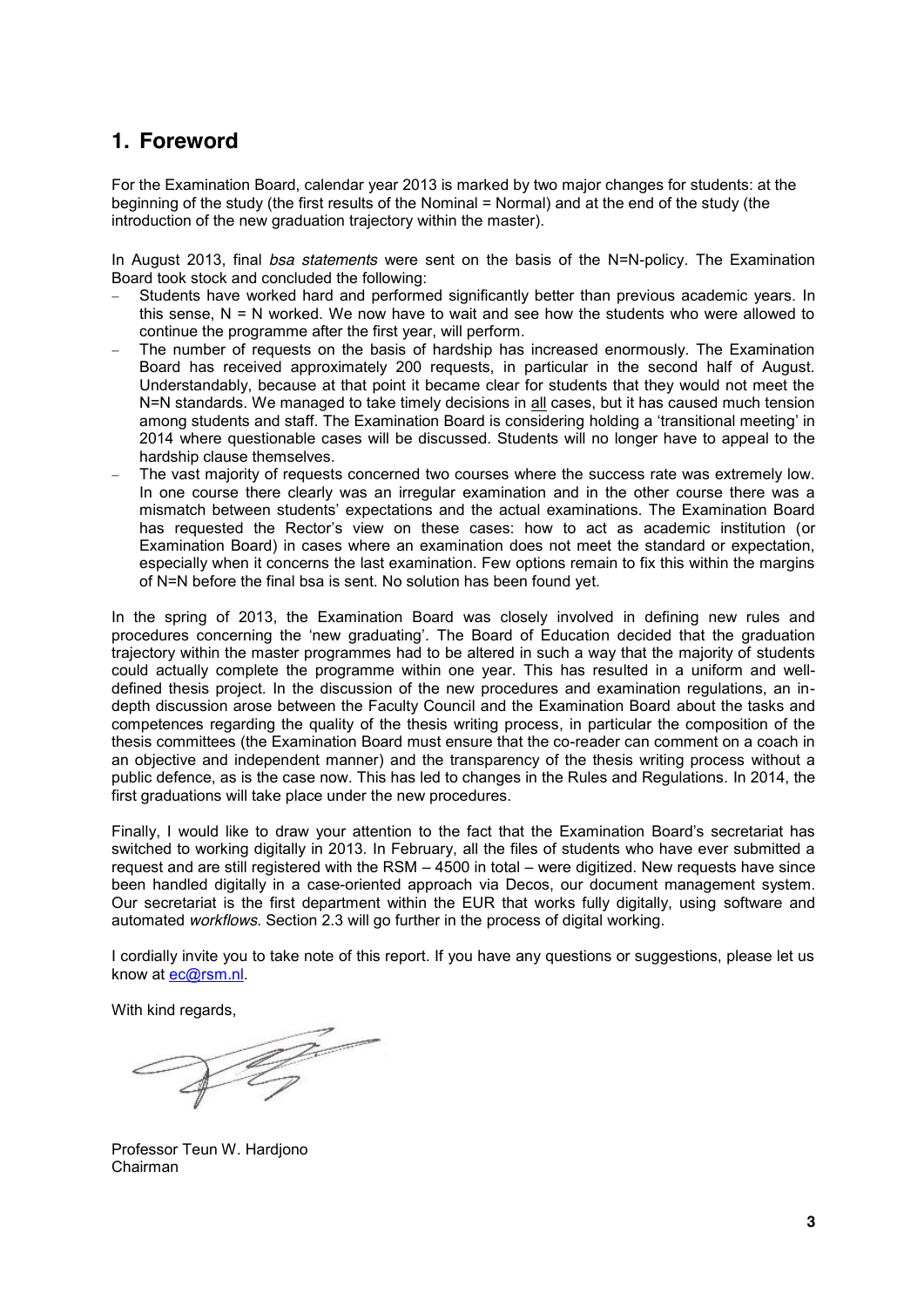# **2. The Examination Board BSc & MSc programmes**

## **2.1 Tasks**

The Examination Board has a broad range of different tasks with regard to the examinations. The tasks of the Examination Boards are based on the Higher Education and Scientific Research Act (*Wet op het Hoger Onderwijs en Wetenschappelijk Onderzoek- WHW*). A summary of the Board's tasks can be found in appendix A.

The Examination Board has been appointed by the Dean on behalf of the BSc- and MSc-programmes funded by the government. Appendix B. shows the BSc- and MSc-programmes concerned and the amount of students per programme.

## **2.2 Composition and way of working**

The Examination Board consists of six members of the faculty, including the chairman. The members are appointed by the Dean for a period of four years. Their 0.2 fte appointments shall be renewable. In 2013, the Committee consisted of the following members:

- prof.dr.ing. T.W. Hardjono (chairman);
- prof.dr. P.P.M.A.R. Heugens;
- dr. E.A. van der Laan;
- dr. J. van Rekom;
- ir. A.J. Roodink:
- dr. M.C. Schippers.

The Examination Board jointly sets up the rules and policy. The Examination Board as a whole meets once a month. Each member has his own portfolio, see appendix C. As portfolio manager, a Board member is responsible for taking care of the daily matters regarding his portfolio.

## **2.3 Mission and vision**

The Examination Board has been commissioned by the legislator to supervise the tests and examinations. The Examination Board performs this independently. Core task of the Examination Board is to ensure the civil effects of the certificates. To this end, the Examination Board draws up rules and policies. Core documents are:

- 1. The OER (TER) of the programmes concerned. In the TER the educational programme is laid down and matters such as the number of examination opportunities, any sequentiality of examination parts, the binding study advice, and possible exemptions.
- 2. The 'Rules and Guidelines' that lay down rules regarding examination competence of examiners, fraud, assessment, compensation.
- 3. The policy paper 'Integrated Testing Policy' which describes the quality assurance of the testing policy. This paper also describes the core values of the Examination Board: professionalism, academic freedom, fair play, continuous improvement.

## **2.4 The Examination Board´s Office**

The Examination Board is supported by the Examination Board´s Office which consists of the Secretary and two deputy secretaries, three assistants, a project manager and a Management Information Assistant. The Secretariat prepares the meetings and the decision making of the Board and implements the decisions. The staffing in 2013 was as follows:

C.M. Dirks-van den Broek LL.M. (0,8 fte) Secretary/ Managing Director; I.M. van Essen LL.M. (0,8 fte) Deputy Secretary; A.M. Schey MScBA (0,4 fte) Deputy Secretary; M. Hutting – Schutter BA (0,8 fte) Project manager / Team leader administration; G.M. den Bakker (0,4 fte) Assistant; B.M. Freijsen – Punt (0,6 fte) Assistant; I.T.T. Przewoźna MA (0,7 fte) Assistant; A. Markus MSc (0,4 fte) Management Information Assistant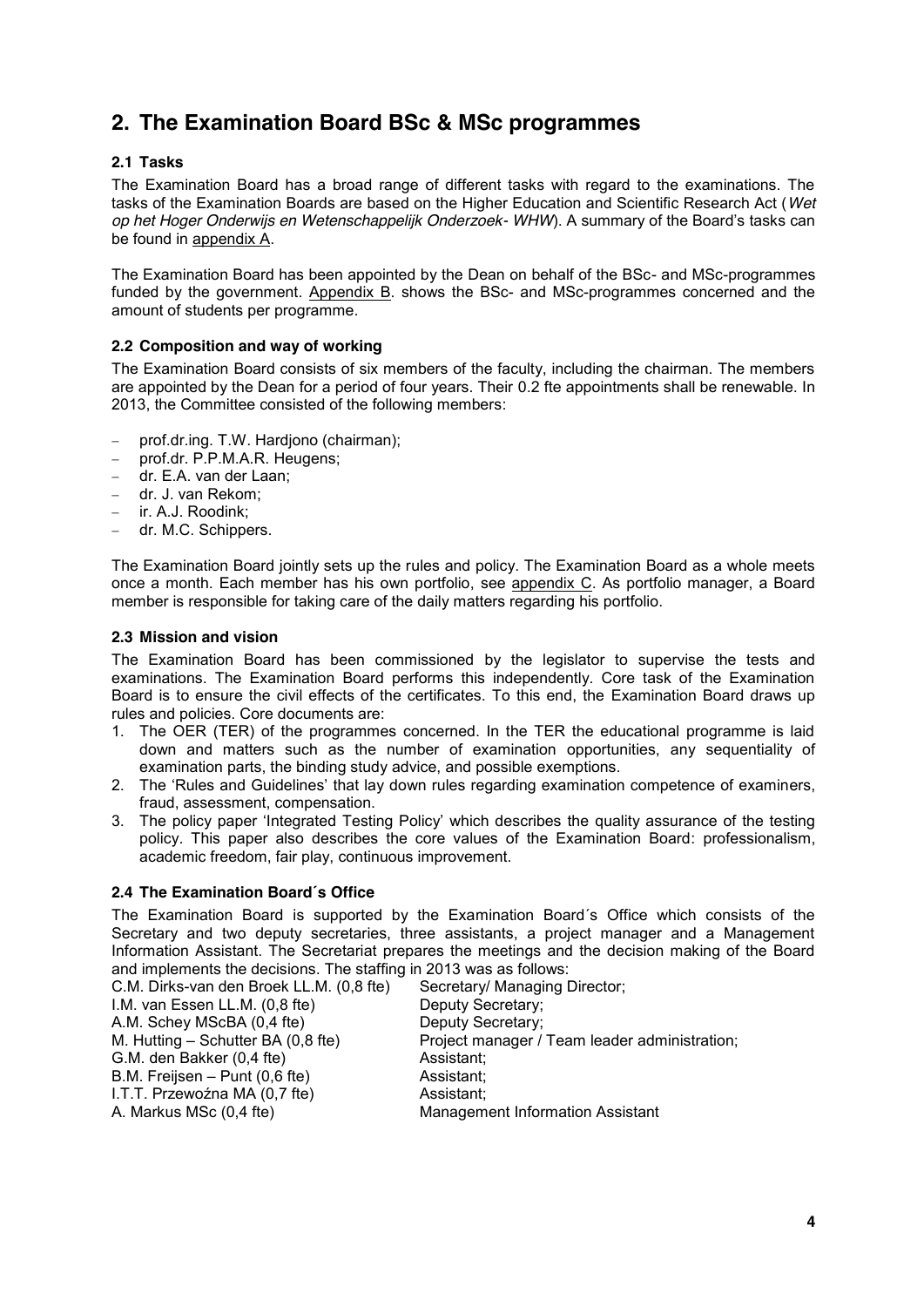## **2.5 Case-oriented approach / digitization of student files.**

In 2013, the Examination Board switched to a digital, case-oriented approach. This means that all documents relevant to a case are bundled and stored digitally (Decos) in a **case file**. Each student who submits a request at the Examination Board will get a case file in their **student file**.

Behind every case file lies a workflow; a process consisting of actions such as registering incoming requests and forwarding them to the applicable staff, taking a decision, processing the decision in a letter, sending the letter to the student, registering the letter as outgoing mail, closing the case. The workflow enables us to have the steps in the process carried out automatically (not manually). This saves time and work and also monitors the correct handling of the process because actions and sequences are carried out automatically and efficiently.

The software system that supports this way of working - Decos – is well advanced in the development and innovation of *workflows*, management reporting, monitoring turnaround etc.

In February 2013, all analogue student files were digitized. For each student file a PDF file was created and then linked to the student file. Subsequently, the student file will upload all further requests submitted by the student.

The reasons to start working digitally and case–oriented were: enhancing the quality of the archive, improving the work processes and the new working practices (e.g. working at home) but also using as less archive space for the files as possible, given the statutory storage period of files

With the introduction of digital working almost all requests have been submitted digitally. Outgoing decisions are also sent digitally. Another advantage is that the postage fees were reduced to a negligible amount. In Chapter 3.3 the requests are listed according to subject.



*Towards a paperless office ….*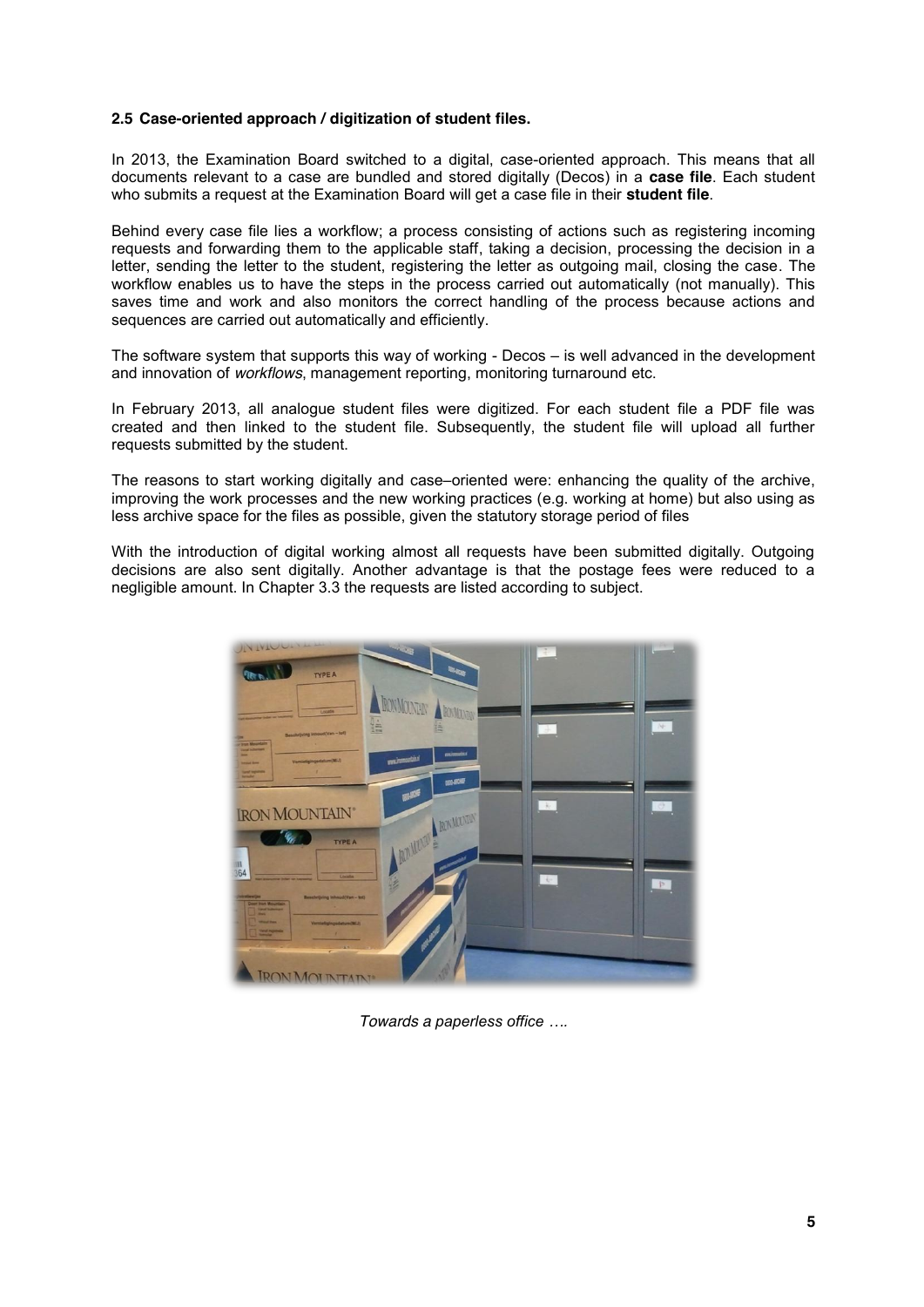## **2.6 Output of the Examination Board**

|                                     |               | 2009           | 2010 | 2011 | 2012 | 2013 |
|-------------------------------------|---------------|----------------|------|------|------|------|
| <b>Meetings</b>                     |               |                |      |      |      |      |
| Plenary meetings EB RSM             |               | 9              | 8    | 9    | 9    | 8    |
| Meetings Chairmen EUR EB's          |               | 3              | 3    | 3    | 3    | 3    |
| Meetings Secretariats EUR EB's      |               |                |      | 1    | 6    | 6    |
| Individual requests                 |               |                |      |      |      |      |
|                                     |               | 1463           | 1258 | 1122 | 940  | 2164 |
| Degrees awarded                     |               |                |      |      |      |      |
| <b>BScBA</b>                        |               | 288            | 413  | 517  | 448  | 426  |
| <b>BScIBA</b>                       |               | 248            | 299  | 280  | 287  | 289  |
| <b>MScBA</b>                        |               | 1029           | 881  | 806  | 409  | 145  |
| <b>MScBIM</b>                       |               |                |      |      | 32   | 74   |
| <b>MScCHEB</b>                      |               |                |      |      | 6    | 25   |
| MScEShip                            |               |                |      |      | 19   | 50   |
| <b>MScFI</b>                        |               |                | 24   | 237  | 313  | 304  |
| <b>MScGBSM</b>                      |               |                |      |      | 24   | 39   |
| <b>MScHRM</b>                       |               |                |      |      | 18   | 26   |
| <b>MScMI</b>                        |               |                |      |      | 47   | 42   |
| <b>MScMM</b>                        |               |                |      |      | 92   | 165  |
| <b>MScSCM</b>                       |               |                | 3    | 63   | 76   | 116  |
| <b>MScSM</b>                        |               |                |      |      | 112  | 151  |
| <b>MScOCC</b>                       |               |                |      |      | 31   | 27   |
| <b>MScIM</b>                        |               | 48             | 57   | 63   | 54   | 69   |
| <b>PMB</b>                          |               | 119            | 101  | 95   | 102  | 72   |
| <b>MPhil</b>                        |               | $\overline{7}$ | 15   | 9    | 10   | 9    |
| <b>MScCC</b>                        |               | nvt            | nvt  | 9    | 17   | 22   |
|                                     | <b>Totaal</b> | 1739           | 1793 | 2079 | 2097 | 2051 |
| Fraud                               |               |                |      |      |      |      |
|                                     | <b>Totaal</b> | 49             | 29   | 47   | 64   | 142  |
| Appeals                             |               |                |      |      |      |      |
|                                     | <b>Totaal</b> | 46             | 34   | 51   | 47   | 45   |
| Pre-Master's students               |               |                |      |      |      |      |
| Dutch language hbo-pre-Master's     |               | 187            | 170  | 171  | 213  | 215  |
| English language hbo-pre-Master's   |               | 52             | 47   | 47   | 47   | 48   |
| GM programme foundation year        |               | 63             | 69   | 48   | 50   | n.a. |
| Pre-Master's PMB                    |               |                |      |      | 71   | 47   |
|                                     | <b>Totaal</b> | 302            | 286  | 266  | 381  | 310  |
| Admission Statements MSc programmes |               |                |      |      |      |      |
| MSc internal students               |               | 715            | 673  | 908  | 784  | 714  |
| MSc external students               |               | 164            | 363  | 405  | 537  | 734  |
|                                     | <b>Totaal</b> | 879            | 1036 | 1313 | 1321 | 1448 |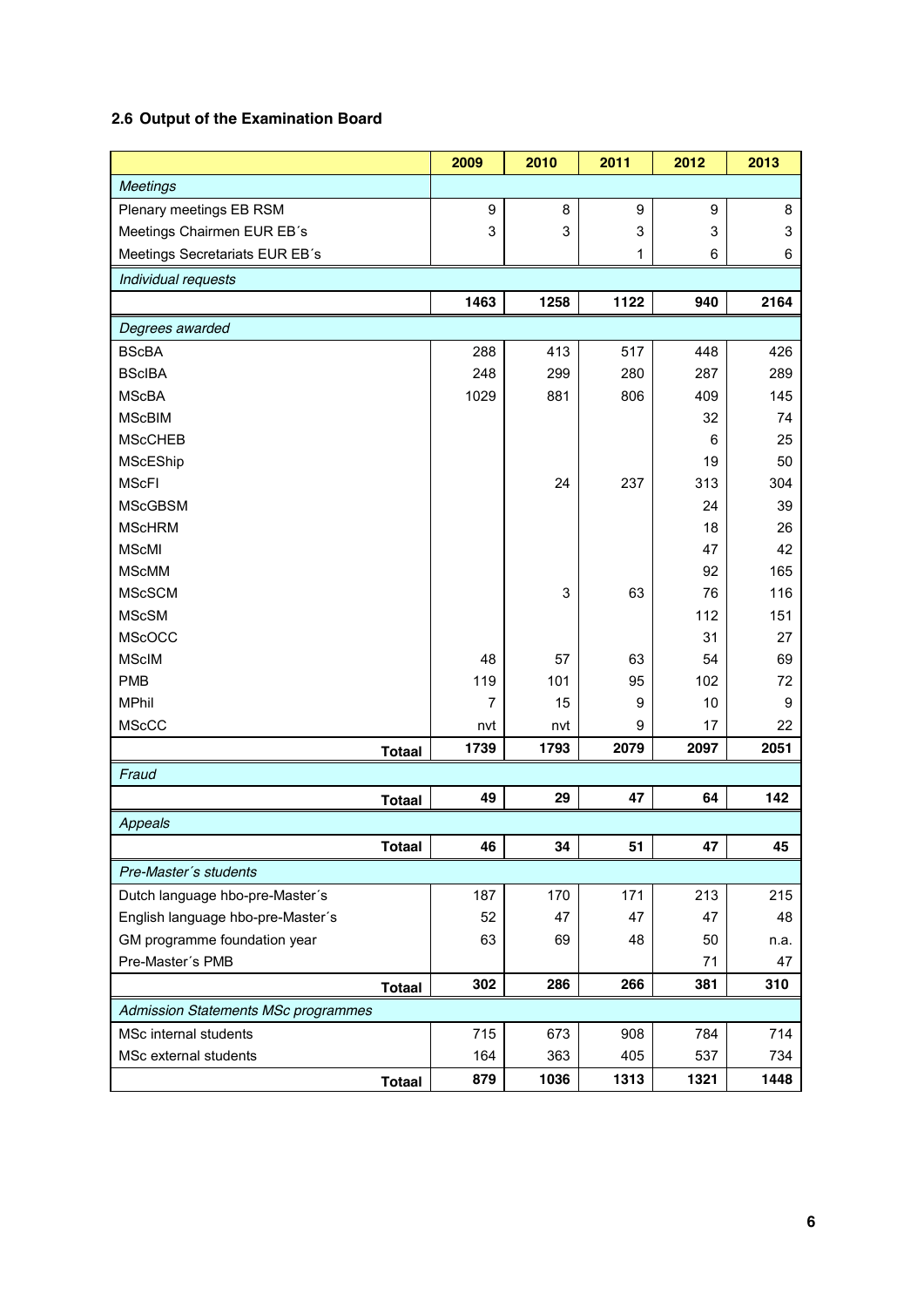# **3. Performance in 2013**

## *3.1The Examination Board as supervisor*

## **a. The awarding of degrees**

According to law the Examination Board establishes whether a student meets the requirements set by the Teaching and Examination Regulations (TER) with regard to the knowledge, insight and skills needed to obtain a Bachelor's or Master's degree**<sup>1</sup>** . The degree certificate is issued as proof that the requirements have been met. The degree certificate is accompanied by a list of grades and a diploma supplement. The Chairman of the Examination Board signs these three documents. In 2013, the Examination Board issued **2051** degree certificates: **715** bachelor certificates and **1336** master certificates.

Below, an overview of the number of degree certificates issued per programme including the number of the cum laude certificates. Remarkably, the number of cum laude certificates varies considerably per programme.

| programme       | <b>Degree certificates</b> | cum laude | $\%$  |
|-----------------|----------------------------|-----------|-------|
| <b>BScBA</b>    | 426                        | 6         | 1,4%  |
| <b>BScIBA</b>   | 289                        | 30        | 10,4% |
| <b>MScBA</b>    | 120                        | 13        | 10,8% |
| <b>MScBIM</b>   | 74                         | 5         | 6,8%  |
| <b>MScCHEB</b>  | 25                         | 0         | 0,0%  |
| <b>MScEShip</b> | 50                         | 5         | 10,0% |
| <b>MScFI</b>    | 304                        | 55        | 18,1% |
| <b>MScGBSM</b>  | 39                         | 14        | 35,9% |
| <b>MScGM</b>    | 25                         | 6         | 24,0% |
| <b>MScHRM</b>   | 26                         | 8         | 30,8% |
| <b>MScMI</b>    | 42                         | 10        | 23,8% |
| <b>MScMM</b>    | 165                        | 36        | 21,8% |
| <b>MScSCM</b>   | 116                        | 14        | 12,1% |
| <b>MScSM</b>    | 151                        | 21        | 13,9% |
| <b>MScOCC</b>   | 27                         | 0         | 0,0%  |
| <b>MScIM</b>    | 69                         | 27        | 39,1% |
| <b>PMB</b>      | 72                         | 3         | 4,2%  |
| <b>MPhil</b>    | 9                          | 3         | 33,3% |
| <b>MScCC</b>    | 22                         | 0         | 0,0%  |
| <b>Totaal</b>   | 2051                       | 256       | 12,5% |

Following the advice of the Taskforce EUR Diploma Alignment, the joint chairmen of the Examination Boards of EUR agreed to introduce a new classification: *summa cum laude*. At RSM this new classification has been introduced as from September 1. To qualify for this classification, a student must have an average of 9.0 where no courses may have been retaken. In 2013, no degree classification *summa cum laude* was awarded.

Safeguarding the 'civil effect' (for admission to the legal professions or judiciary) of the degree certificate is one of the core duties of the Examination Board. The activities required to ensure the quality of the examination and therefore also the degree certificates are specified in detail in the integrated testing policy. Further information can be found in section **c.**

 $\overline{a}$ 

**<sup>1</sup>** See article 7.11, paragraph 2, WHW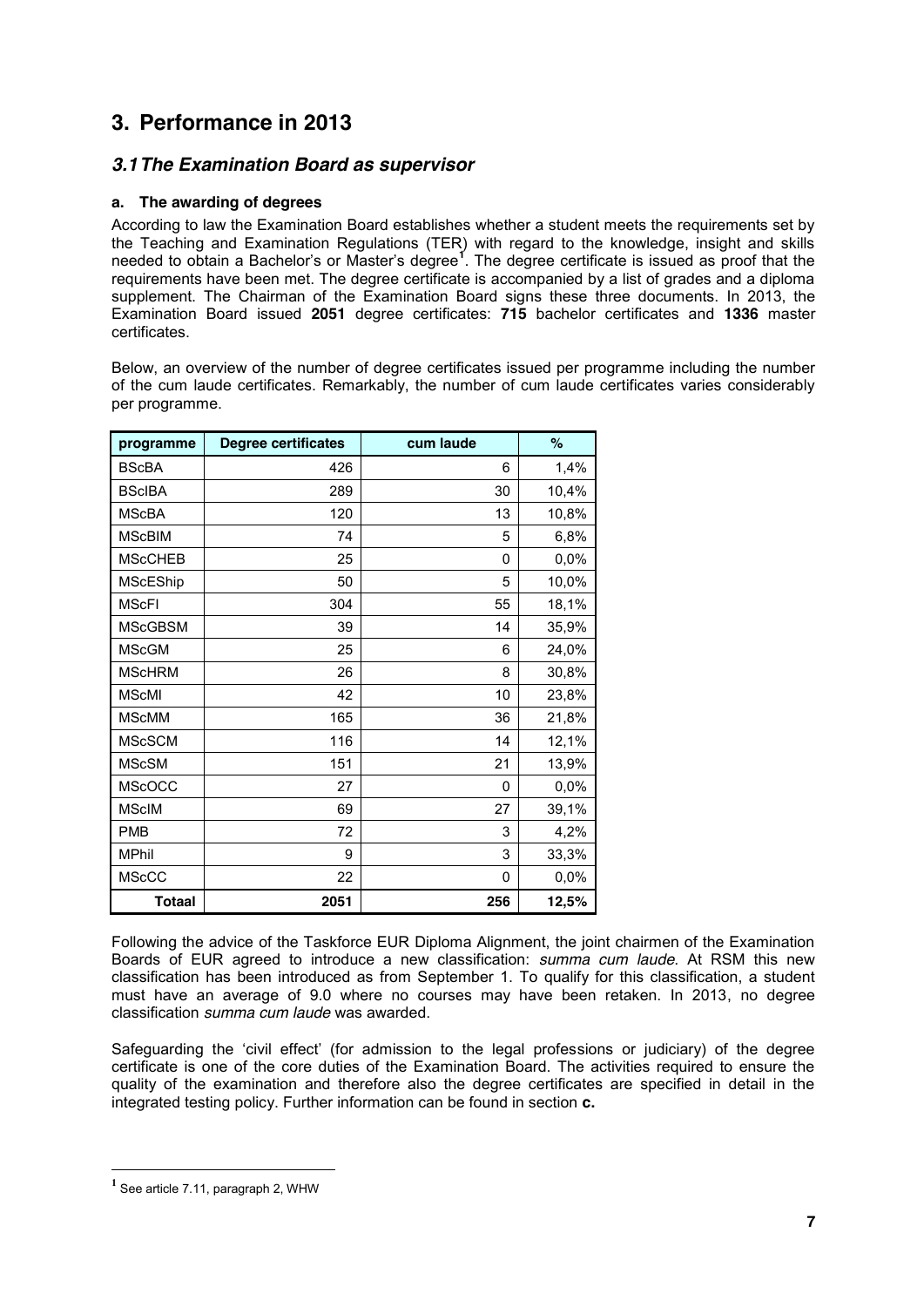## **b. The appointing of examiners**

The Examination Board appoints the examiners. In the Rules and Guidelines, the Examination Board has specified that the members of the academic staff (professors and lecturers and senior lecturers) are examiners for the courses that they provide**<sup>2</sup>** . Other members of the academic staff, e.g. trainee research assistants (AIO), are therefore not 'automatically' authorised to act as examiners. If a trainee research assistant or another expert from outside the RSM wishes to act as examiner and also to mark examinations, the Examination Board must declare that he or she is authorised to do so.

In the event that an expert from outside RSM wishes to be temporarily declared authorised to act as an examiner in order to participate in a thesis committee, for example, the Examination Board will check whether the person in question complies in principle with the requirements to be appointed as a member of the academic staff of RSM: the minimum requirement is a completed university degree programme and preferably also a completed PhD, or in any case experience in performing scientific research. In 2013 **7** external experts has been declared authorized to act as a co-reader within a thesis committee.

In 2013 a new ruling has been established in Article 5.1, paragraph 3 sub c of the Rules &Guidelines: *The thesis committee should be capable to assess the thesis in an objective, independent, and professional manner. Therefore there may be no hierarchical relations between coach and co-reader (e.g. (co)promoter and PhD student ('assistent in opleiding'), job appraisee and job appraiser ('afstemmingshoogleraar'). Coach and co-reader may be member of the same Master Programme, if to the judgement of the Examination Board the Master Programme has sufficiently guaranteed an objective and independent assessment;*

Consequently a PhD student/Promoter combination within a thesis committee is not allowed. The combination coach and co-reader from the same programme is permitted only after explicit approval by the Examination Board. Furthermore a coach should always be a member of the RSM faculty of the programme involved.

## **c. Quality assurance of (final) examinations: the integrated testing policy**

One of the core tasks of the Examination Board is to supervise the quality of the degree programmes' (final) examinations. In the *Integrated Testing Policy* memorandum, the Examination Board sets out how it wishes to promote and monitor the quality of testing and examinations.

## Supervision of Master's theses

The Examination Board views the final graduation examination as the ideal moment to check whether a student meets the required level, which is why the Board has opted to pay special attention here to that examination. First of all, a procedure has been drawn up to randomly check whether the final graduation examinations meet the specified learning objectives and procedural rules: this is called *sampled monitoring*. The Examination Board has also introduced an *excellence check*.

## x *Sampled monitoring*

In 2008 the Examination Board decided, in consultation with the programme directors, to stop using a graduation committee with a second co-reader and to introduce a *dual quality check*. As the body that issues the degree certificates and also as the supervisory body, the Examination Board is very closely involved with the graduation process. The thesis is the ideal moment to check whether the student has attained a high enough level to be eligible for a degree certificate from the degree programme. In 2008 it was decided that about 10% of the theses would be randomly, expertly and objectively monitored by or on behalf of the Examination Board.

In 2013 the sampled monitoring has not been executed due to the introduction of the new thesis trajectory. The Examination Board has been developing a new sampled monitoring process within the new context of the thesis trajectory.

## x *Excellence check*

 $\overline{a}$ 

Apart from the introduction of *sampled monitoring*, the Examination Board decided in 2008 that theses that will probably receive a mark of 9 or more out of 10 would be submitted to a *Council for*  **Distinction Marks** in advance to assess whether the thesis is actually at that level. This procedure is similar to that of the degree classification *cum laude* for doctoral degrees. This *Council for Distinction* 

**<sup>2</sup>** See Article 1.4 of the R&G of all programmes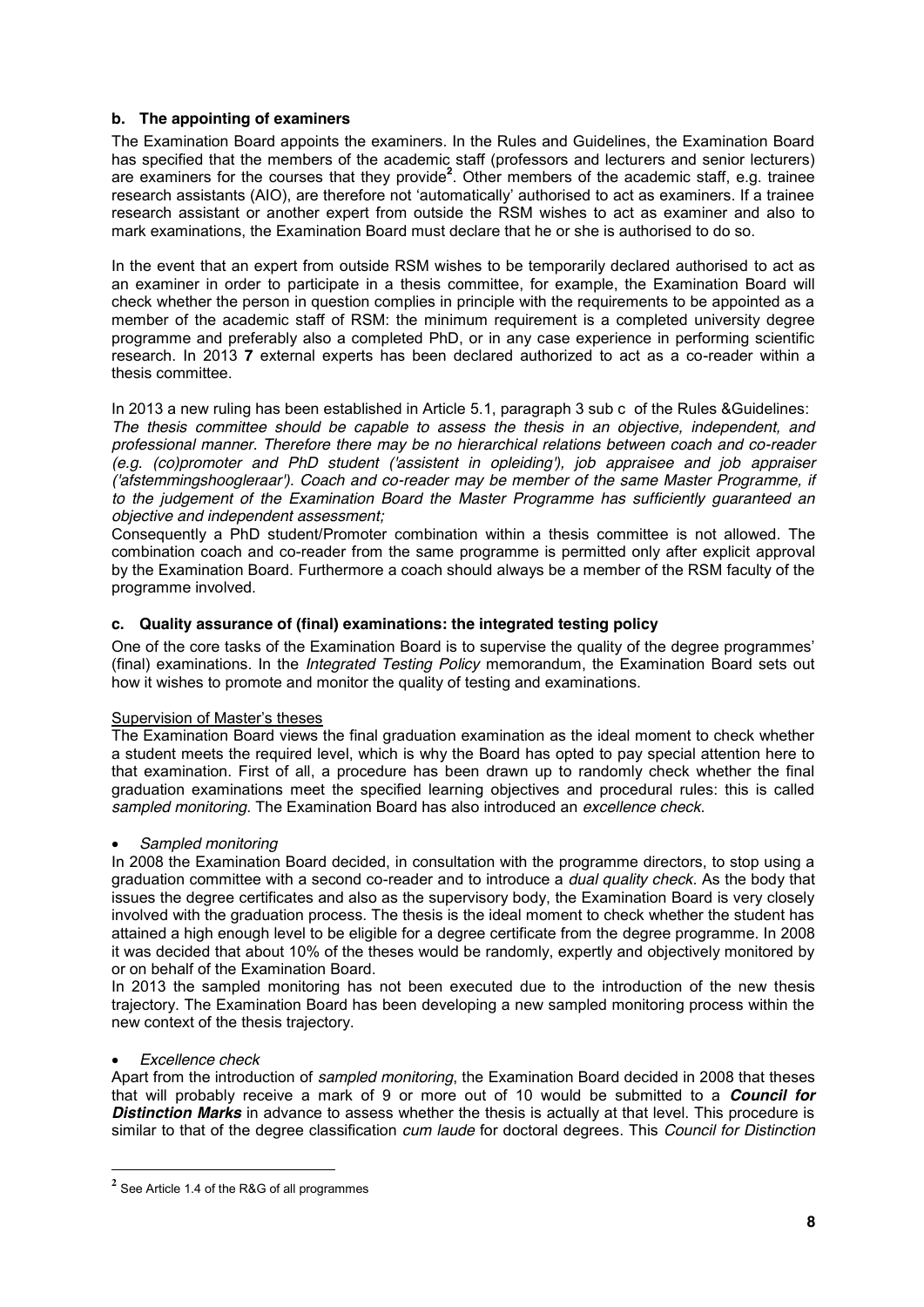*Marks* consists of members of the academic staff at professor level (if possible) from the various departments of the RSM.

The following members have a place in this committee:

- Prof. dr. B.M. Balk (Department 6)
- Prof. dr. P.P.M.A.R. Heugens, voorzitter (Department 4)
- Prof. dr. S.J. Magala (Department 2)
- Prof. dr. ir. H.W.G.M. van Heck (Department 1)
- Prof. dr. R.J.M. van Tulder (Department 8)
- Dr. T.J.M. Mom (Department 4)
- Dr. M. Szymanowska (Department 5)

In 2013, the committee reviewed **40** theses. In 13 instances the verdict was negative initially. The coach and co-reader can lodge an appeal against a negative verdict of the Council for Distinction Mark. The thesis will then be sent out for a second reading to another member of the Council, who will review the thesis. Hereupon the Chairman will take a final decision, taking both reviews into account. In 2013, this happened 3 times, resulting in a positive final decision in one case. In one case no decision had been taken.

The tables below display the number of theses that were nominated for an excellence check per MSc programme.

| Programme            | 2009 | 2010 | 2011 | 2012         | 2013 |
|----------------------|------|------|------|--------------|------|
| <b>MSc (initial)</b> | 41   | 37   | 44   | 38           | 34   |
| A&C                  | 4    |      |      |              | 0    |
| <b>BIM</b><br>-      | 2    | 4    |      | З            | З    |
| ES/E&NBV<br>-        |      | 0    |      |              | 0    |
| FI                   | 9    | 8    |      | 5            | 10   |
| <b>GBSM</b><br>-     | 0    | 0    |      |              |      |
| <b>HRM</b>           | 2    | 5    |      |              |      |
| OCC/MC               |      | 0    |      | 5            | 0    |
| MI                   | 0    |      |      | 2            | 2    |
| МM                   | 9    | 10   | 10   | 8            | 9    |
| <b>SCM</b>           | 2    | 0    |      | 3            |      |
| SM                   | 11   | 8    | 8    |              | 5    |
| GM                   |      |      |      |              |      |
| <b>PMB</b>           | 3    |      | በ    | $\mathbf{2}$ | 0    |
| <b>IM-CEMS</b>       | 5    |      |      |              | 6    |
| <b>MPhil</b>         |      | 3    | በ    |              | 0    |
| total                | 50   | 48   | 51   | 48           | 40   |

## The Education Service Point

Promotion of expertise and training of academic staff regarding the preparation of high-quality tests is a crucial part of assuring the quality of testing. Since the year 2000, faculty lecturers have been able to receive tailor-made support in relation to the construction of examinations from EUR's Risbo Institute. The aim of this support is that lecturers can contact them with questions encountered when preparing examinations, preparing scoring instructions, determining the pass grade, evaluating examination questions, instructing marking assistants, etc. The lecturers receive both verbal and written feedback from Risbo. In 2013, **27** examinations were checked by Risbo, including one master exam only. Also two teachers submitted a request for assistance in making good tests.

### The Examination Monitor

The Examination Monitor is an important and labour-intensive instrument for quality assurance. The Examination Board developed the Examination Monitor to allow the Board to receive information about all examinations taken for quality assurance purposes. The Examination Monitor consists of two parts: a comprehensive examination monitor for the Business Administration and International Business Administration Bachelor's degree programmes and a simple monitor for the pre-experience Master's degree programmes. Incidentally, the monitor for the Master's theses described above is not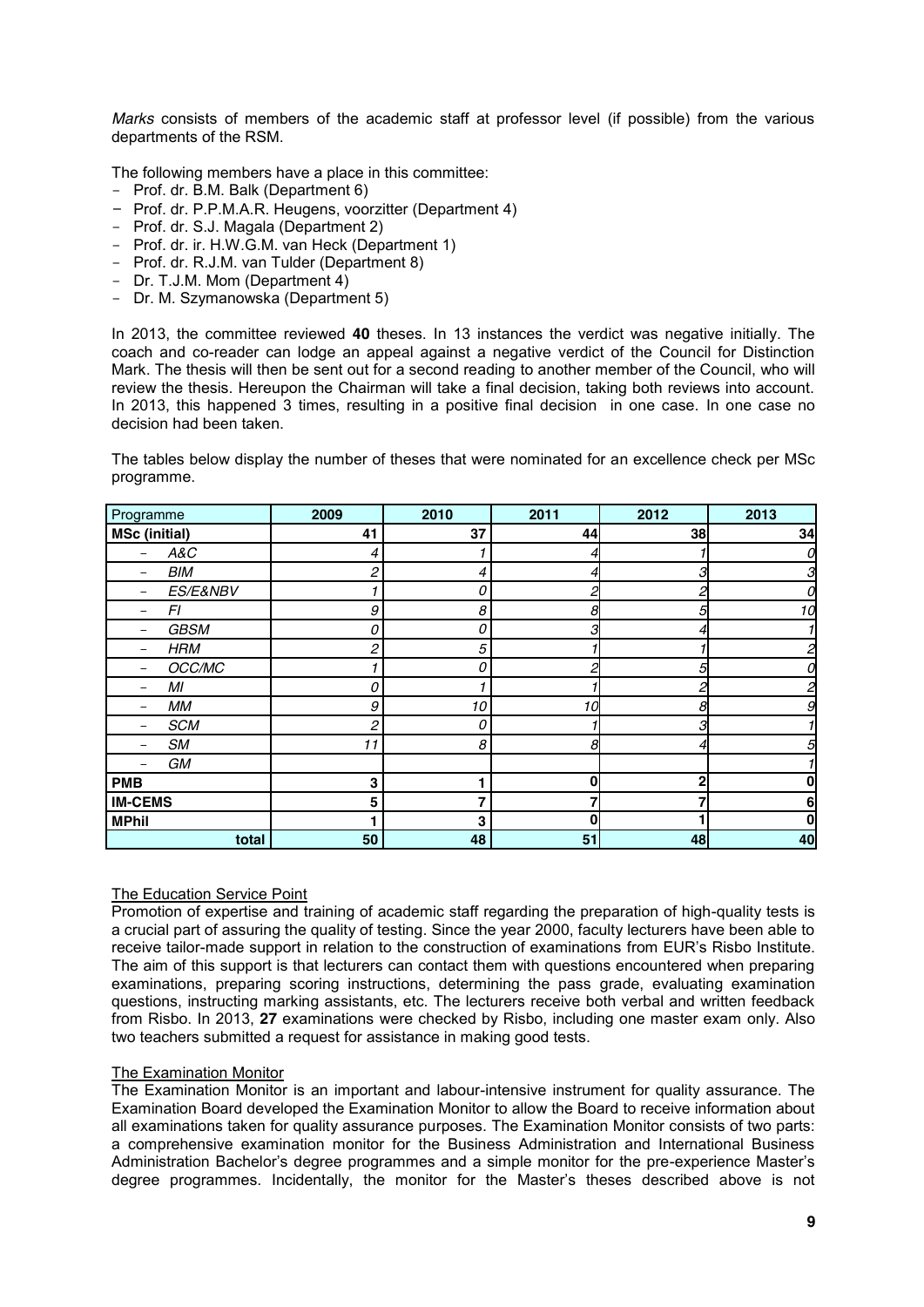considered to be part of the Examination Monitor, as this only involves a few individual examinations that are checked more thoroughly.

The Examination Monitor was set up as a tool for gaining an insight into whether examinations meet the four requirements that tests should meet according to the Integrated Testing Policy:

- 1. *Valid:* Tests are valid if they actually measure what they are supposed to measure;
- 2. *Reliable:* The reliability is the extent to which one can rely on the results of the measurements, i.e. the extent to which the scores are consistent, accurate and reproducible;
- 3. *Transparent:* The persons involved are aware of the goals that the test is supposed to measure, how the test is taken and how the performances are assessed;
- 4. *Efficient:* The information obtained through testing justifies the required investment, especially in terms of time.
- x *The Examination Monitor for the Bachelor's degree programmes*

In 2001, in consultation with the RISBO, the Examination Board set up an examination monitoring system for mc examinations only. Later on this monitor has been expanded to examinations taken in any other way.

The examinations are analysed after each trimester and after the resits in the summer. Apart from factors such as success rates, averages, determination of pass marks, reliability factors (for mc examinations), the data recorded also includes the examination method for the subject, the way in which the mark is determined and the *student evaluations* in so far as they relate to the interim examinations.

Another part of the monitor is collecting data about whether the examination meets the rules set by the Examination Board for the examiners. The rules in question relate to the language of the examinations, for example, as well as determination of the pass mark, the number of versions for mc examinations, the number of questions in the various types of multiple-choice questions, etc. These rules are published on the intranet (TeachingNet), so that examiners can see them at all times.

The student assessment is based on the evaluations completed by students after the examination. The following questions can be asked about the examination:

- *1. How well is the examination connected to the course content and the learning goals?*
- *2. Were the examination questions formulated clearly?*
- *3. Was the final examination reasonable in difficulty?*
- *4. What is the overall grade you would give for the final examination?*

Next, all examiners involved are informed about the results of the examination monitor with regard to their course.

The data from the monitor are discussed at the next meeting of the Examination Board. The Examination Board only discloses the data from the examination monitor to a limited number of people (for example the Dean of programmes). The data from the monitor cannot be used just like that to determine whether an examination meets the quality criteria or not. Certain results may, however, require further investigation. In such a case, first of all the examiner concerned is asked for comments on the outcome by the member of the Examination Board responsible for Quality Assurance. Based on the feedback, the Examination Board decides whether follow-up action is required. Follow-up action may, for example, involve an adjustment to the pass mark, having the examination assessed by other – internal or external – professionals, imposing a prior assessment by peer review and/or by the RISBO education service point next time. The examiner and (if required) his or her department are informed about any points for improvement.

In 2013, the Examination Board discussed the outcome of the Examination Monitor three times: in February with regard to the examination of the first trimester (bachelor and master) in May with regard to the second trimester (bachelor) and finally in September with regard to the third trimester including the resits (bachelor). One of the first striking results of the monitor was that the turnout for the first year bachelor examinations was particularly increased, especially in the Dutch programme. Probably this is the combined result of the reduction of the number of resits and the introduction of  $N = N$ . Also noticeable was that especially the freshmen of the Dutch language bachelor´s programme achieved higher grades. Unfortunately, the resits of the courses of *Financiële Processen* and *Marktcontext* of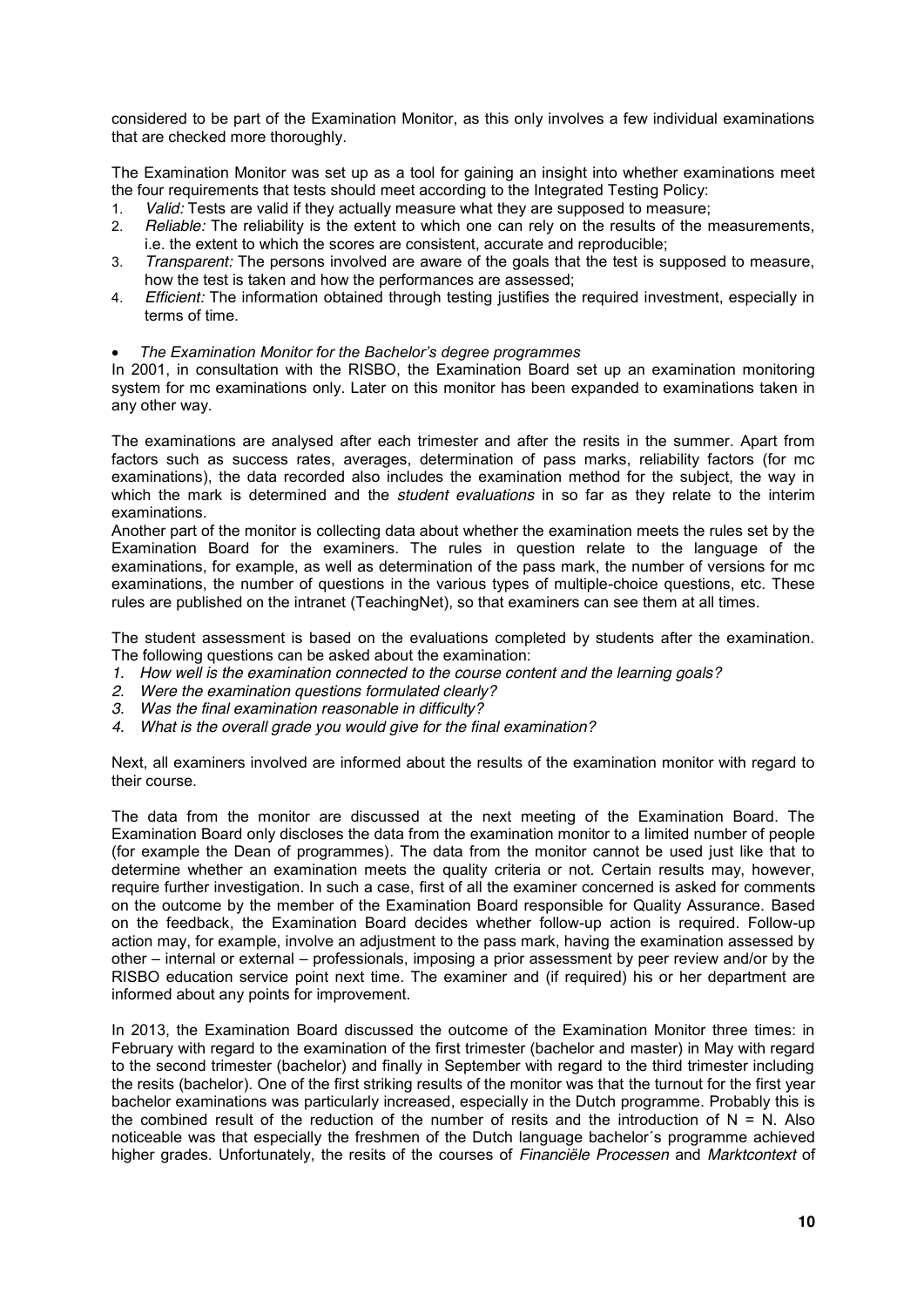the Dutch language bachelor´s programme were made very poorly. The Examination Board received many complaints regarding these exams. This problem is detailed in the section *Complaints*.

## x *The examination monitor for the Master's degree programmes*

There are hardly any mc examinations in the Master's degree programmes. Many examinations take the form of written open questions and/or assignments (individual or in groups). This is why the monitor is limited to an annual overview of success rates, attendance percentages and the average mark. This monitor of 2012-2013 courses has been discussed during the Examination Board meeting in February. Most remarkable is that many master courses have a success rate of 100%. The average grades of former RSM bachelor students are also significantly higher in the master´s programme than in the bachelor´s programme. The idea is that this is because students are more motivated. The Examination Board wishes to investigate this further.

As of 2014, the Examination Board will report the Examination Monitor to the Dean of Education yearly. This report will be kept confidential.

### **Complaints**

The Examination Board has received many complaints about exams of the following bachelor courses: *Ondernemingsrecht*; *Marketing Management*; *Financiële Processen*; *Marktcontext*; *Foundations of Finance and Accounting*. Below you will find a brief explanation of the complaints and actions taken by the Examination Board.

x *Ondernemingsrecht, third-year course BScBA programme, second trimester, examination in March 2013.*

The Examination Board has received a complaint, countersigned by 130 students. These were complaints relating to the available literature, the classes, the use of Blackboard and the level of the examination. The Examination Board has spoken with both the department and a representative of the complainants. The aim of the meeting was to find a way to help prepare students who need to retake the course as well as possible. The department agreed to organize an extra response lecture for this group. The lecture focused on an evaluation of the first examination opportunity and a preparation of the re-examination. Following this lecture, it was decided to approbate two more possible answers to one question. The grading has been adjusted accordingly.

## x *Marketing Management, second-year course BScBA programme, second trimester,resit July 2013.*

The Examination Board has received complaints regarding the resit for Marketing Management BKB1021 on July 11: errors in four examination questions; no teacher available to consult, invigilators who make decisions beyond their competence. Unfortunately, this has led to a situation where students thought they did not have to make six out of the 40 multiple choice questions. This also led to unrest during the examination and possible loss of concentration. Therefore, the Examination Board decided to skip these six questions. The pass mark has been lowered from 23 to 22 because of possible loss of concentration, caused by irregularities during the examination.

### x *Financiële Processen, first-year course BScBA-programme, third trimester, resit, July 2013.*

The Examination Board received – co-signers included - 53 complaints about this re-sit. The complaints were mainly related to the low pass rate, the allegedly unrepresentative examination, the fact that there was no perusal of the exam afterwards and that the lecturers were not available for any further explanations. The Examination Board has found no indication that the exam should have been substandard. The exam had been assessed by colleagues and the questions had been approved of by key experts beforehand. The Examination Board had already concluded at the regular exam that there seemed to have been a mismatch between the teaching and the examination; in this sense it was to be expected in the re-exam, too.

A perusal is a learning experience for students: the exam questions are discussed and explained so that students gain insight in the possible gaps in their knowledge. The Examination Board informed the department that this also applies to multiple choice exams.

The Examination Board had already decided after the regular exam that bonus points would count in the re-sit. Besides, the Examination Board had already taken into account that the exam was obviously perceived as very difficult in determining the binding study advice. Many students were not expelled from the programme on the basis of hardship if they failed B1 with a near sufficient grade for this course. However, students with clearly failing grades for the course did receive a negative binding study advice.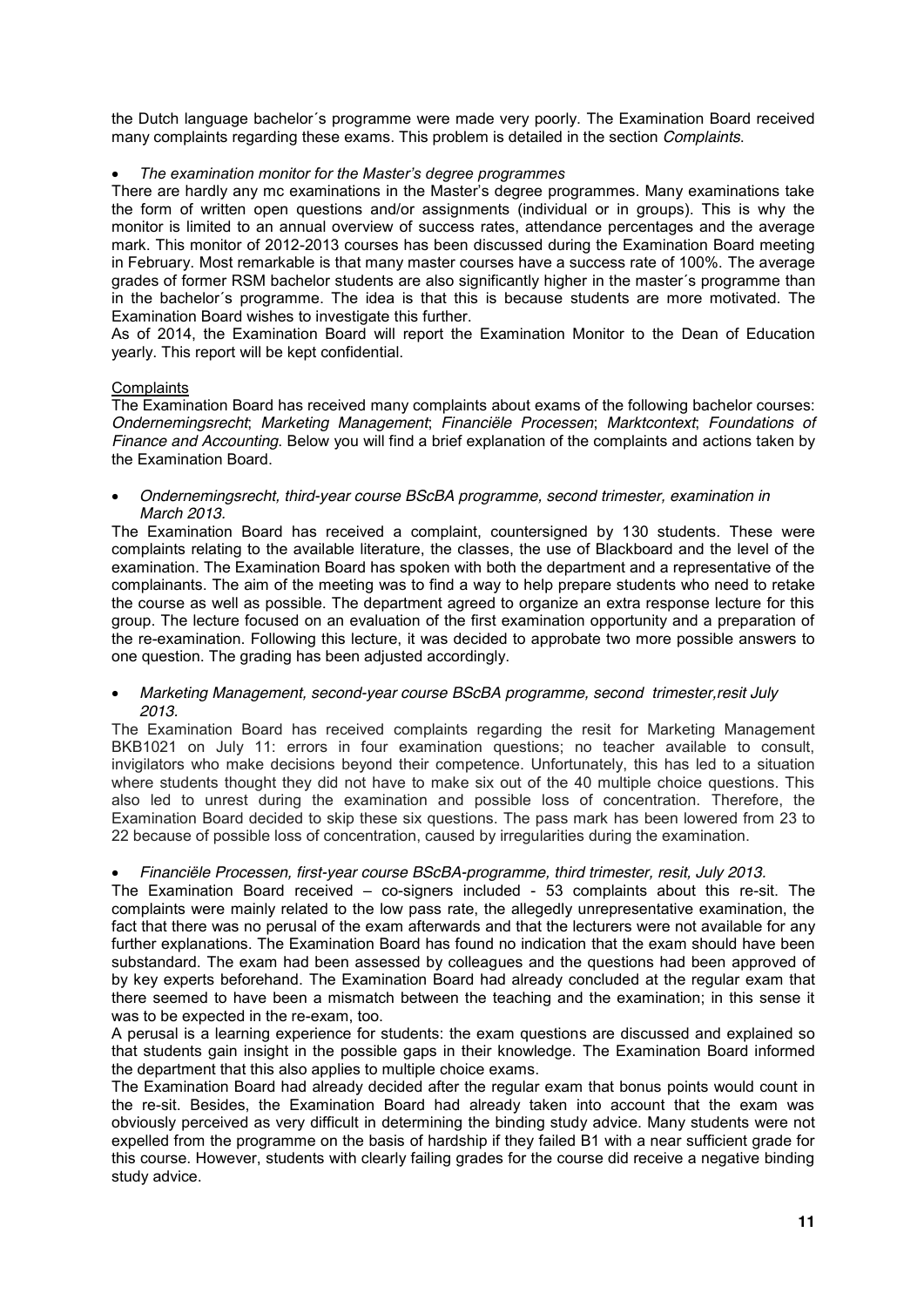These complaints led the Examination Board to suspect that the teaching obligations were perhaps not evenly distributed among the different courses in the third trimester. To this end, the Examination Board had contacted the *Student Representation*. It was agreed that in the future they would not only give their assessment per course but also per block, overseeing all courses.

x *Marktcontext, first-year course, third trimester, re-sit July 2013.*

Because the first examination of *Marktcontext* was examined in a non-regular manner (namely in English) an extra examination had already been organized end September.

Following the re-sits of 26 July 2013 however, the Examination Board has received complaints by a number of students. The complaints mainly concerned disturbing spelling and translation errors, discrepancies between the English and Dutch statements, the level of difficulty and the fact that no perusal was organized. The Examination Board has investigated and discussed the complaints with the lecturer. This has resulted in the following:

- The lecturer has slightly altered the response model;
- An evaluation session was organized after all, to prepare for the re-sit of 27 September.
- The lecturer agreed to prepare the re-examination of 27 September in Dutch, mentioning the English terms where relevant. The Department was to ensure that the re-exam was checked by professionals beforehand with regard to content and language.

x *Foundations of Finance and Accounting, first-year course, third trimester, re-sit of 25 July 2013.* Students complained about the difficulty of the re-sit, noise during the exam and the fact that the bonus would not count in the re-sit. It was found, however, that the exam was screened beforehand by both the Education Service Point and peer tutors. The Examination Board has found no indications that the exam was too difficult or that the noise was so disturbing as to influence any results negatively. The Examination Board did decide that the bonus would be added up to the grade of the re-sit, as was previously decided for the equivalent course in the Dutch bachelor programme.

## **d.** *Anti-fraud measures*

Pursuant to Article 7.12b, paragraph 2 and 3 of the Higher Education and Research Act ('WHW'), the Examination Board can take measures in the event of fraud.

Annually, about 50,000 RSM examinations are taken in the M-building. The increase in fraud reports in the M-building (from 9 to **65**) is mainly due to the fact that invigilators report if a student has a mobile phone within reach.

In seven cases only it was about cribbing. Two students were excluded from doing examinations for the course concerned for a year.

All the other cases concern (suspicion of) plagiarism, where both the 'provider' and 'acquirer' are punishable, but the latter is more heavily penalized than the first. The increase compared to 2012 is explained by the "Facebook phenomenon" in the literature assignment of *Bedrijfskundige Vaardigheden:* 43 cases. Massive fraud using Facebook has not been seen before, but it certainly demonstrates how easy it is for students to do individual 'take-home exams´ and they hardly seem to be aware that this is also fraud ... Fortunately, more and more lecturers are confronting students (especially in the first year!) with their copycat behaviour by the use of Safe Assignment or other plagiarism detectors. Overall, plagiarism is most common in first-year courses. The punishing is primarily intended to deter the students. Therefore, the Examination Board puts relatively much time in these *first-year fraud sessions*.

The fact that fewer senior students commit fraud is probably due to the severe penalties in the first year. As a result of the introduction of  $N = N$ , the Examination Board decided that the previously prevailing penalty (exclusion from the course for a year) now has major consequences (= exit programme) in relation to the offense. In many cases, the relevant (not assessable) component was awarded the grade '0 ', but not to the whole course.

In 2013 there were four cases of plagiarism of which two very serious cases. The Examination Board decided that the students had to redo the entire thesis trajectory.

Of the **142** students suspected of fraud, the Examination Board has approximately **117** spoken in person: 65 individual interviews and 52 in pairs. Altogether there were about **90** (!) fraud interviews in 2013. The students not invited were the ones caught with a mobile phone / smart phone (which were turned off).They received a written reprimand which is included in their dossier and will be considered in future decisions by the Examination Board.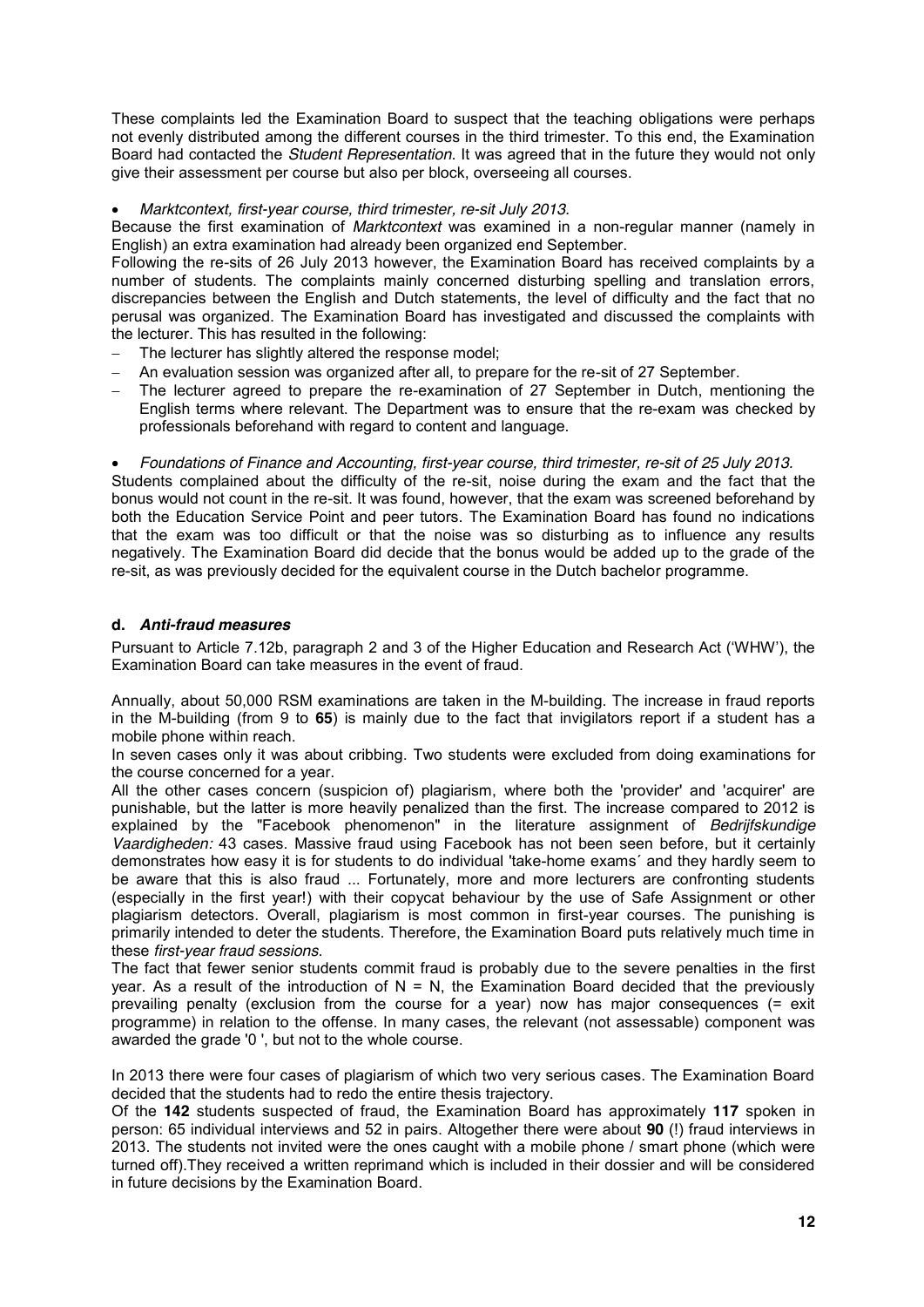In addition there has been a fraud investigation concerning three ESE students who participated in the RSM-minor *Alternative Investments*. The Examination Board informed the Examination Board of the ESE and advised to impose a reprimand as a penalty. The question was which examination board had jurisdiction. According to the RSM Examination Board that would be the examination board of the principal programme as they have the complete file of the student and can therefore make a balanced decision.

|                                    | 2009           | 2010                    | 2011         | 2012           | 2013           |                |                         |
|------------------------------------|----------------|-------------------------|--------------|----------------|----------------|----------------|-------------------------|
|                                    | total          | total                   | total        | total          | <b>BA</b>      | <b>IBA/MSc</b> | total                   |
| Number of students                 | 49             | 29                      | 47           | 64             | 67             | 75             | 142                     |
| <b>Type of tests</b>               |                |                         |              |                |                |                |                         |
| Group assignment                   | 13             | 5                       | 21           | 16             | 11             | 8              | 19                      |
| Individual assignment              | 11             | $\overline{\mathbf{2}}$ | 18           | 36             | 44             | 10             | 54                      |
| Written examination                | 24             | 15                      | 8            | 9              | 12             | 53             | 65                      |
| thesis                             | 1              | 1                       | $\mathbf 0$  | 3              |                | 4              | 4                       |
| <b>Type of fraud</b>               |                |                         |              |                |                |                |                         |
| plagiarism                         | 23             | 14                      | 33           | 55             | 55             | 21             | 76                      |
| peek                               | $\overline{2}$ | 8                       | 3            | 4              | 1              | 5              | 6                       |
| Cell phone                         | 13             | 3                       | 1            | $\mathbf 2$    | 10             | 47             | 57                      |
| Grafic calculator                  | 9              | 3                       | 10           | 1              | 0              | 1              | 1                       |
| Miscellaneous                      | $\overline{2}$ | 1                       | $\bf{0}$     | $\overline{2}$ | 1              | 1              | $\overline{2}$          |
| <b>Disciplinary measure</b>        |                |                         |              |                |                |                |                         |
| none                               | $\mathbf 2$    | 1                       | $\mathbf{0}$ | 3              | 1              | 1              | $\overline{\mathbf{2}}$ |
| reprimand                          | 18             | 11                      | 15           | 13             | 15             | 57             | 72                      |
| grade 0                            |                |                         |              |                | 49             | 8              | 57                      |
| Grade invalid                      |                | 12                      | $\mathbf{0}$ | 37             | $\overline{2}$ | $\overline{4}$ | 6                       |
| Grade invalid + exclusion for 1 yr | 29             | 5                       | 32           | 11             | 0              | $\overline{4}$ | 4                       |
| Still pending                      | $\bf{0}$       | $\mathbf{0}$            | $\mathbf 0$  | $\bf{0}$       | 0              | 1              | 1                       |

The following chart lists the measures taken over the past five years.

## **e.** *Supervising the implementation of the examination rules*

One of the Examination Board's duties is to ensure that the examination rules are properly implemented and to allow deviations from the rules if required based on the hardship clause.

The *screening* of the *course manuals* is used to monitor the specific implementation of the examination rules. The Examination Board also checks the period of validity of interim examinations. The TER states that examinations have a limited period of validity as long as the degree has not yet been awarded: Bachelor's examinations are usually valid for 6 years and Master's examinations for 3 years. All students might exceed the period of validity for one or more examinations are warned by the Examination Board. They are told that they can apply to the Examination Board for an extension to the period of validity. Additionally, the Examination Board can sometimes allow deviations from the rules at the request of a lecturer or a student. The hardship clause is sometimes applied, for example, if a student wishes to advance to the Master's degree programme, but does not yet meet the admission criteria and if their studies would otherwise be delayed by an unreasonable amount of time. In paragraph 3.3 a summary of the Examinations Board´s decisions in individual cases will be provided.

## **f.** *Settling of disputes*

Students can appeal the decisions made by examiners and the Examination Board. The procedure is laid down in Section 7.60 et seq. of the Higher Education and Research Act ('WHW'). This legal procedure is an administrative appeal as referred to in Section 1:5(2) of the General Administrative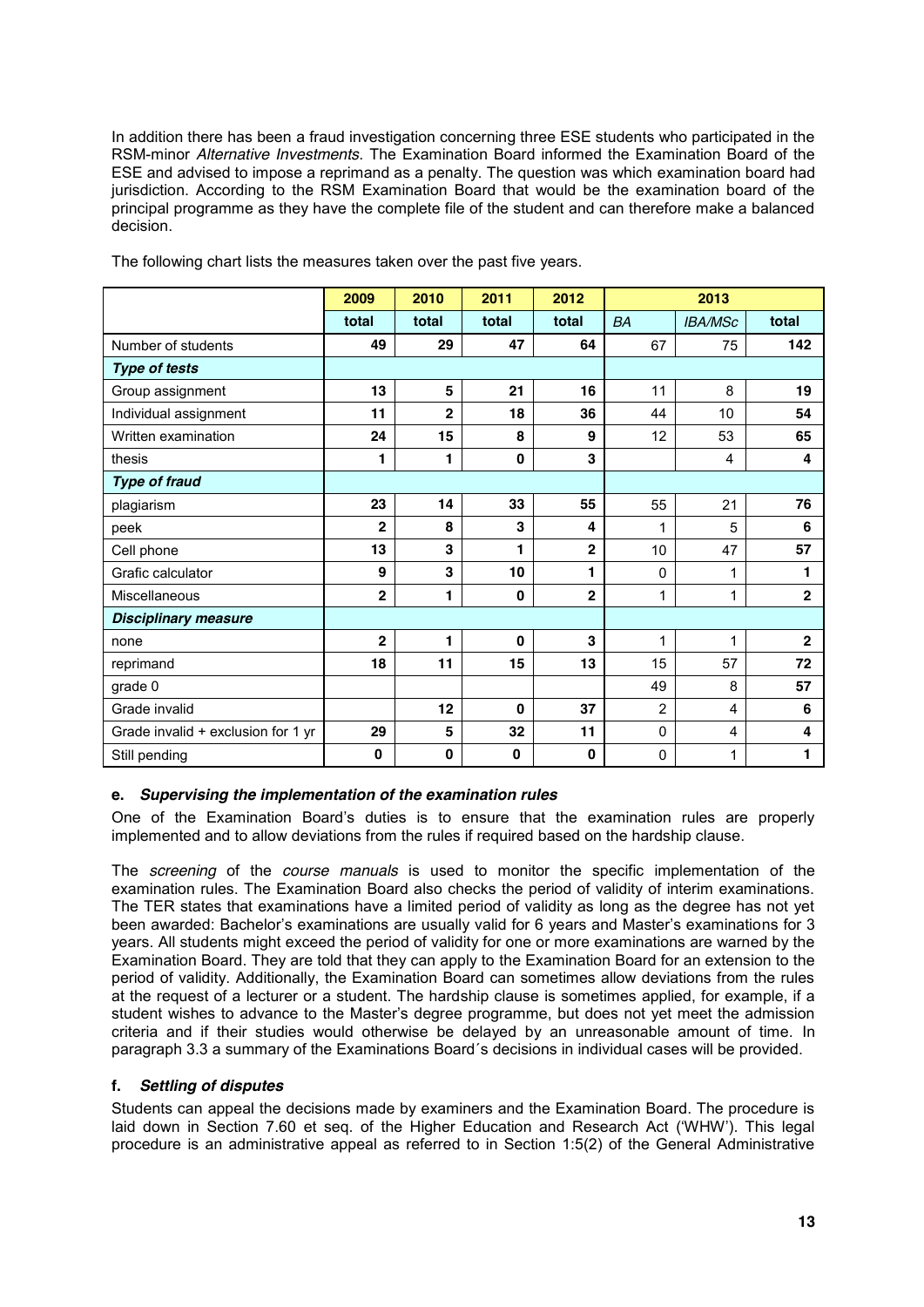Law Act ('Awb'). The Examinations Appeals Board of Erasmus University ('CBE') only performs a review of lawfulness. Both written<sup>3</sup> and unwritten law are used as the basis for the review<sup>4</sup>.

An appeal must be lodged to the CBE within 6 weeks of the decision being announced. Since the 2010-2011 academic year, EUR has had an online helpdesk for students to submit their complaints, objections and appeals online.

Below a list of appeals over the past five years. The number of appeals against the binding study is remarkable: 24. Against the background of the  $N = N$  policy, this number is not that bad. It is mainly the IBA students who appealed: 23, including 13 freshmen. These were students who failed three or more courses. Of those 13 freshmen, six received dispensation from the BSA norms. Only one BA student lodged an appeal. This student had some personal circumstances and hence the appeal has been settled.

| <b>Appeals</b>                    | 2009           | 2010           | 2011           | 2012           | 2013           |
|-----------------------------------|----------------|----------------|----------------|----------------|----------------|
| subject                           |                |                |                |                |                |
| denial pre-Master's NL            | 3              | 3              | 4              | 4              |                |
| denial pre-Master's ENG           | $\overline{2}$ |                | 4              |                |                |
| denial admission MScBA (GM)       |                |                |                |                | 1              |
| denial admission MScBA            | 10             | 6              | 11             | 16             |                |
| denial admission MScBIM           |                |                |                |                | $\overline{2}$ |
| denial admission MScCHEB          |                |                |                |                | 1              |
| denial admission MScSM            |                |                |                |                | $\overline{c}$ |
| denial admission MScSCM           |                |                |                |                | $\overline{2}$ |
| denial admission MScHRM           |                |                |                |                | 1              |
| denial admission MScGBSM          |                |                |                |                | $\mathbf{1}$   |
| denial admission MScMM            |                |                |                |                | 1              |
| denial admission MScIM            | 3              | 1              | 3              | 1              | 1              |
| negative bsa                      | 19             | 13             | 17             | 16             | 24             |
| Denial grade registration         | 3              |                | 1              |                |                |
| denial admission Research Project |                |                |                | 1              |                |
| Fraud sanction                    | 2              | 1              | 3              | 6              | 1              |
| Denial exemptions                 | 1              | 1              |                |                |                |
| Denial additional examination     | 1              |                | $\overline{2}$ |                | $\overline{c}$ |
| Denial reassessment               | $\overline{2}$ | 1              | 1              |                | 1              |
| Extension validity grade          |                | $\overline{2}$ | 1              | 1              | $\overline{2}$ |
| Denial external elective/project  |                |                |                |                | $\overline{2}$ |
| other                             |                | 6              | 4              | $\overline{2}$ | 1              |
| total                             | 46             | 34             | 51             | 47             | 45             |

| <b>Final decision/verdict</b> | 2009     | 2010 | 2011 | 2012 | 2013 |
|-------------------------------|----------|------|------|------|------|
| premature                     |          |      |      |      |      |
| withdrawal                    | 21       | 10   | 13   | 19   | 17   |
| settlement                    | 18       | 16   | 29   | 17   | 24   |
| inadmissible                  | 2        |      |      |      |      |
| unfounded                     | 4        | 2    | າ    | 8    |      |
| Well founded                  | $\Omega$ | 0    | 0    |      |      |
| No verdict yet                |          | 2    | っ    |      |      |
| total                         | 46       | 30   | 47   | 47   | 45   |

 $3$  Written sources include the Higher Education and Research Act ('WHW'), the Teaching and Examination Regulations ('OER')

and the general principles of good governance included in the General Administrative Law Act ('Awb').<br><sup>4</sup> Examples of unwritten sources include general principles of good governance and other general legal principles.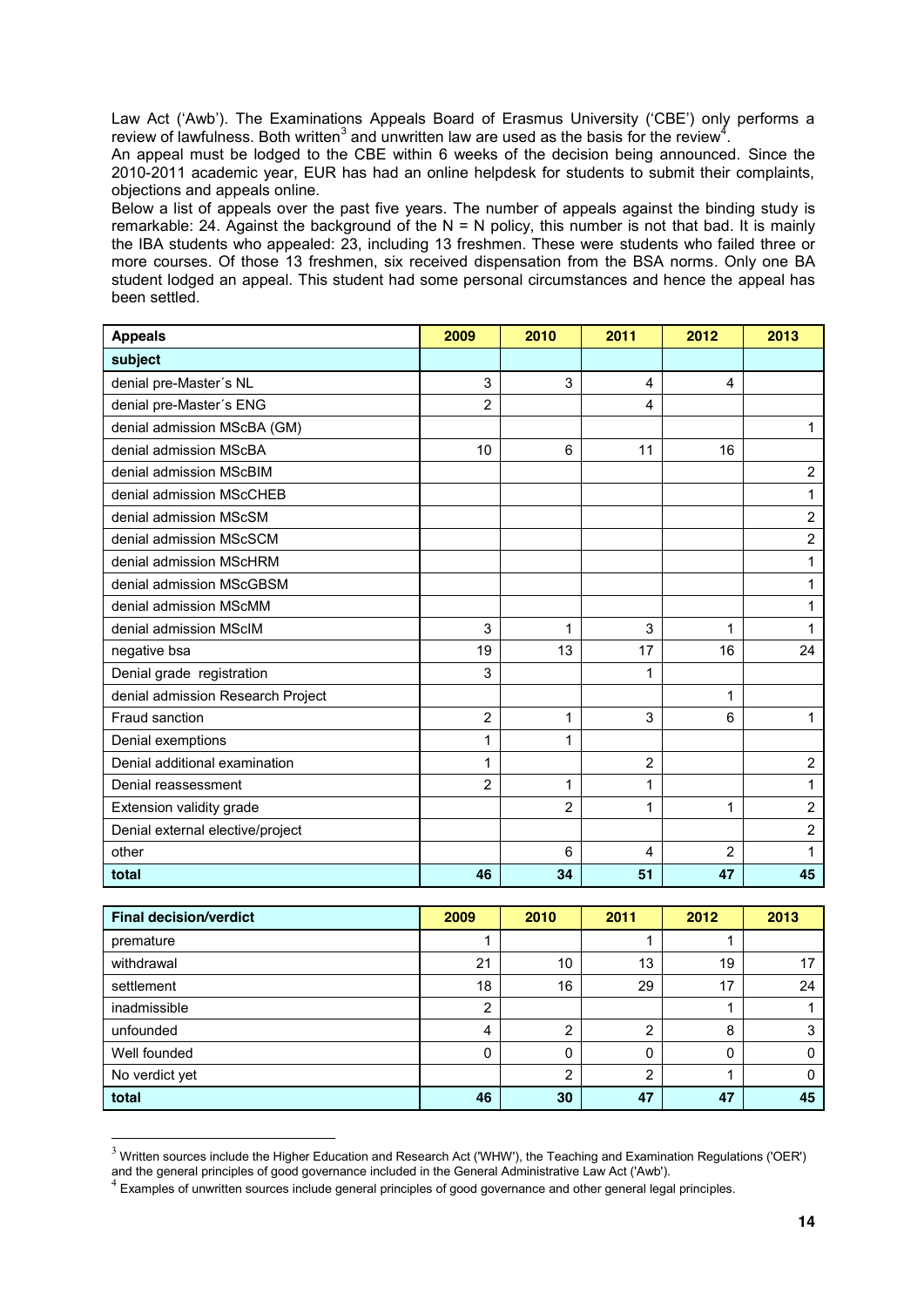## *3.2 Regulations: the rules and guidelines and recommendations regarding the OER*

The Examination Board has regulatory powers. The Board can set order rules and provide the examiners with guidelines and instructions. These powers are reflected in the Rules and Guidelines ('R&G'), governing matters such as fraud, rules on passing/failing examinations, *cum laude* rules, compensation schemes, registering for examinations, perusals and the composition of graduation committees. The most important changes for the academic year 2013-2014 were the adjustment to the composition of the thesis committee, the introduction of the classification *summa cum laude*, and the tightening of the granting of the cum laude classification in the master´s programmes: henceforth the classification will be granted only if at the most *one* course has been retaken.

In addition, the Examination Board advises the Dean with regard to the setting of the Teaching and Examination Regulations ('TER') for each programme. The Examination Board can also independently submit proposals for changes to the Teaching and Examination Regulations. The Examination Board has given a positive advice regarding the proposed rules regarding the new thesis project. There were no significant changes to the TER of the bachelor programmes.

## *3.3 Decisions in individual cases*

The Teaching and Examination Regulations (the 'OER') of the various study programmes state in various articles that the Examination Board can allow deviations from the rules in certain cases. The Board can grant exemption from the OER in individual cases, for example, due to personal circumstances, or based on the hardship clause (if a rule would result in unfair consequences in an individual case), or for other specific reasons. Examples include exemptions for courses, allowing extra examination opportunities, taking examinations in a manner adapted to allow for a functional impairment, adjustment of the norm of the binding study advice due to personal circumstances, allowing admission to the Master's degree programme in cases of special personal circumstances or hardship, and also granting permission to take external courses (including electives), allowing admission into the pre-Master's programmes for the Master's degree programme, the interim recommendations in the context of the binding study advice, setting up a free Master's programme, etc. Most of the Examination Board's incoming and outgoing mail is related to these issues.

On the next page the total numbers of the main requests by topic. There is a distinction between Dutch requests (from BScBA students or students of the PMB degree programme) and English requests (from BScIBA and MSc students). Next, an explanatory description with regard to the specific requests.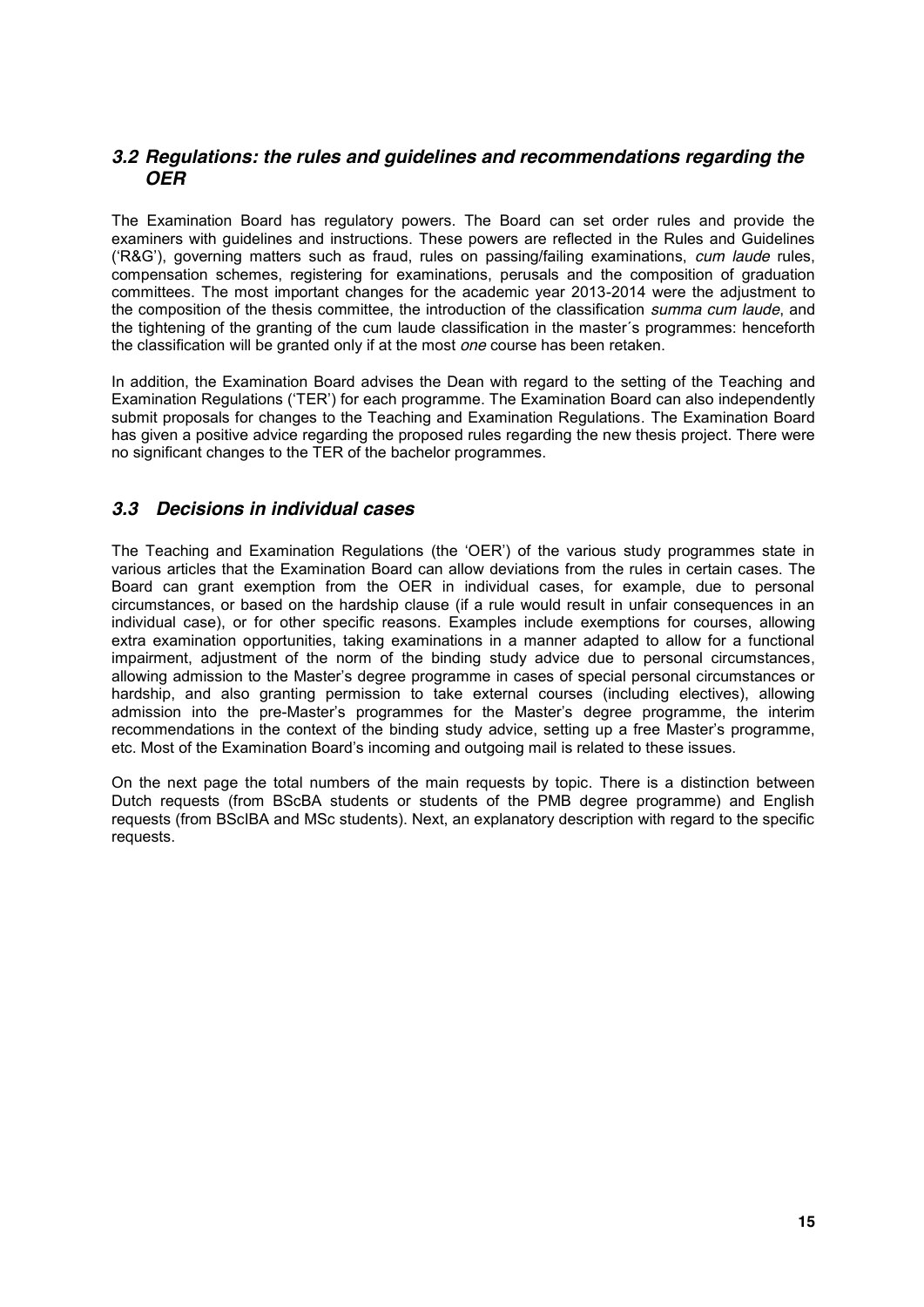| <b>Individual requests Decos 2013</b>                               | <b>NL</b>      | <b>UK</b> | <b>Total</b> |
|---------------------------------------------------------------------|----------------|-----------|--------------|
| Absence coach/co-reader during oral thesis defence                  |                | 2         | $\mathbf{2}$ |
| <b>Graduation MSc</b>                                               | 1              | 13        | 14           |
| Composition thesis committee                                        |                | 27        | 27           |
| <b>Binding Study Advice is incorrect</b>                            | 5              | 2         | 7            |
| Grade registration Osiris                                           | 7              |           | 7            |
| Compensation B2/B3                                                  | 20             | 39        | 59           |
| The authority to examine external lecturers                         | 1              | 4         | 5            |
| Extra exam opportunity (due to personal circumstances or Top sport) | 13             | 14        | 27           |
| Extra exam opportunity for admission MSc                            | 58             | 27        | 85           |
| Extra exam opportunity for graduation BSc                           | 7              | 34        | 41           |
| Fraud / plagiarism                                                  | 23             | 48        | 71           |
| Fraud specifically BKB1011                                          | 43             |           | 43           |
| <b>Confidentiality Statement</b>                                    | 1              | 88        | 89           |
| Hardship in N=N                                                     | 93             | 103       | 196          |
| Switch from IBA to BA                                               | 23             | 14        | 37           |
| Enrolment after August 31                                           | 34             | 39        | 73           |
| Elective extra curriculair                                          | 15             | 9         | 24           |
| Elective/project counting towards the curriculum                    | 33             | 83        | 116          |
| Complaint                                                           | 38             | 21        | 59           |
| Requests without workflow                                           | 60             | 90        | 150          |
| Admission MSc without BSc                                           | 15             | 16        | 31           |
| <b>Exemption practicals</b>                                         |                | 5         | 5            |
| Transition rule 'last result counts'                                | 3              | 37        | 40           |
| Examination abroad                                                  |                | 7         | 7            |
| Examination under special supervision                               | 8              |           | 8            |
| Late registration examination                                       | 250            | 209       | 459          |
| Admission programme                                                 |                | 1         | 1            |
| Registration course although not measure up to the requirements     | 17             | 19        | 36           |
| De-registration programme                                           | 1              | 1         | $\mathbf 2$  |
| Statement examination provision                                     | 61             | 17        | 78           |
| Statement of no objection                                           | $\overline{2}$ | 4         | 6            |
| Extension validity partial grades                                   | 19             | 9         | 28           |
| Extension validity final grades                                     | 31             | 71        | 102          |
| Early marking of examinations                                       | 1              | 18        | 19           |
| Request different examination                                       | 5              | 4         | 9            |
| Overlapping courses AC+FI;                                          |                | 1         | 1            |
| Doing two master programmes                                         |                | 19        | 19           |
| Exemption                                                           | 130            | 51        | 181          |
| <b>Total</b>                                                        | 1018           | 1146      | 2164         |

## **a. Exemptions**

Most examination regulations state that the Examination Board can grant exemptions based on knowledge and skills obtained elsewhere. However, the regulations for the pre-Master´s degree programmes and the Master's regulations state that no exemptions are granted. A broad previous education is already taken into account when considering whether or not to admit students from outside RSM to these programmes. In addition, these programmes are so short and specific that granting exemptions is not a natural option.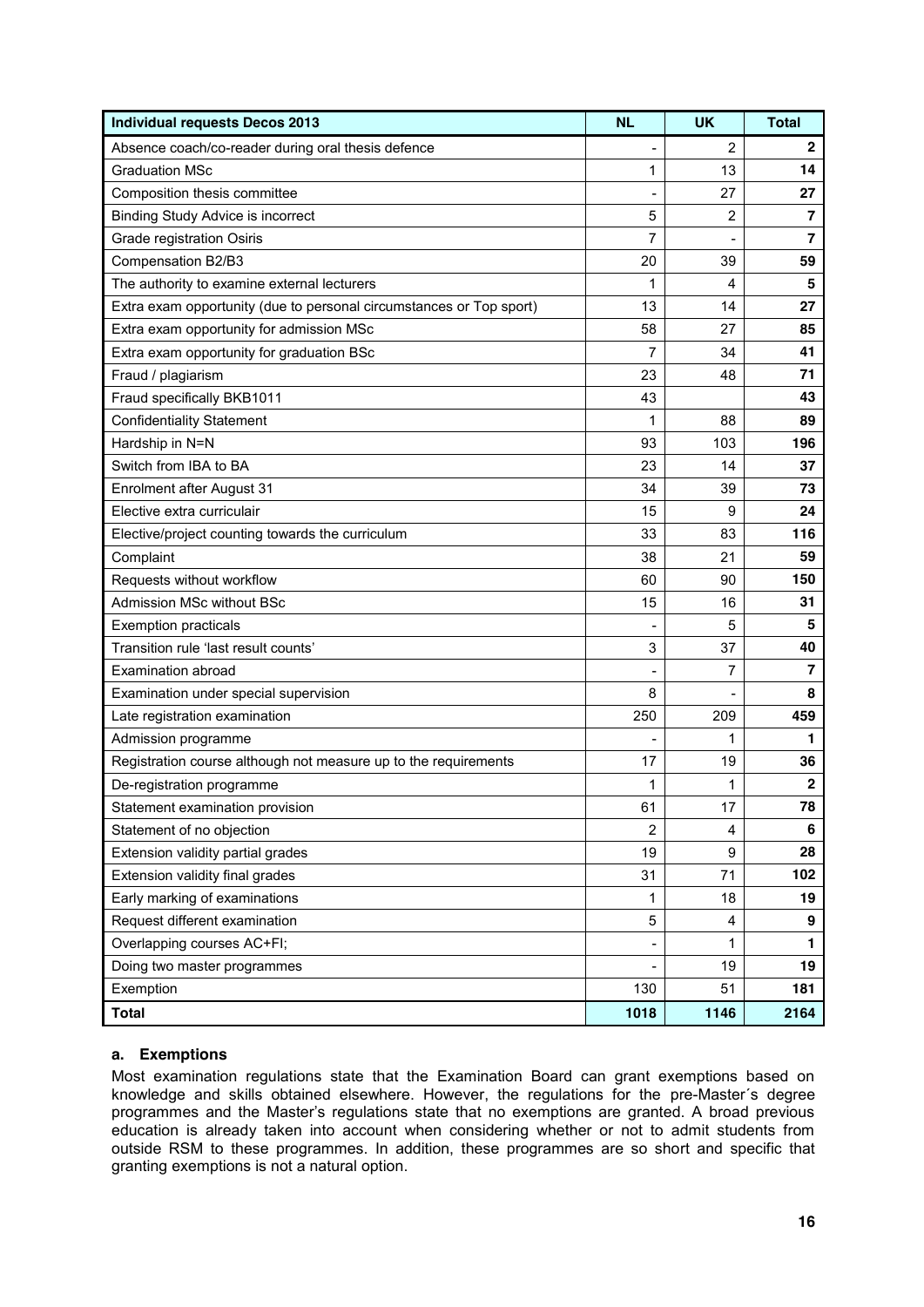Exemptions are only granted for the Bachelor's degree programmes. Many requests for exemption are related to the binding study advice: it often happens that students switch to a similar programme after a negative recommendation.

## *BScBA*

In 2013 there were 23 IBA students that switched to the BScBA programme. In total **74** students submitted a request for an exemption. Some of them asked for an exemption for 3, 4, 5 or 6 courses. In total over **130** requests are handled. The Examination Board first seeks advice of the lecturer of the course concerned.

## *BScIBA*

It is not common to switch to the IBA bachelor programme after a negative binding study advice because this programme is selective. However, students with a foreign background do apply for exemptions. A total of **16** IBA students requested exemption. For **51** courses an exemption has been requested.

## **b. Additional examination opportunities**

Under certain conditions students may request additional examination opportunities due to special circumstances, such as long-term illness, but also if the entire study has been completed except for one subject, as a result of which graduation is in danger of being severely delayed. In 2013 a total of **153** additional examination opportunities were granted.

Most requests for an additional opportunity related to admission to the Master's degree programme in January 2014 These requests involve students who are subject to the 'hard line' policy, meaning that they cannot be admitted to the Master's in September because they still have to pass a course.

In the autumn of 2013, **83** students received an additional examination opportunity for the purpose of the completion of their bachelor programme to be admitted to a Master's in January 2014. The distribution of the additional examination opportunities are as follows noting that three students received an extra opportunity for two courses.

| Additional examination opportunities in autumn |    | BA (+pre-Master's)   IBA (+pre-Master's) |
|------------------------------------------------|----|------------------------------------------|
| <b>Financial Accounting</b>                    | 39 |                                          |
| Corporate Finance                              |    |                                          |
| Statistische Methoden en Technieken            |    |                                          |
| <b>SCM</b>                                     |    |                                          |
| Other courses                                  |    |                                          |
| total                                          | 66 | 20                                       |

### **c. Extension period of validity of examination results**

The OER of the Bachelor's and Master's degree programmes states that examination marks have a limited period of validity: 6 years for Bachelor's interim examinations and 3 years for Master's interim examinations. After this period the results expire, unless the Examination Board decides otherwise upon request.

When assessing the requests, the Examination Board mainly takes the following into account:

- Has the period of validity been exceeded by only a small amount of time and is there a real and demonstrable prospect that the programme will be completed soon?
- Has any progress been made with the programme recently?
- Are there any circumstances of a personal nature that have delayed the progress of the student's studies?

The table below shows the number of decisions over the past 4 years.

| <b>Extension validity examinations</b> |      |      |      |  |  |  |  |  |  |  |
|----------------------------------------|------|------|------|--|--|--|--|--|--|--|
| 2010                                   | 2011 | 2012 | 2013 |  |  |  |  |  |  |  |
| 220                                    | 99   | 94   | 102  |  |  |  |  |  |  |  |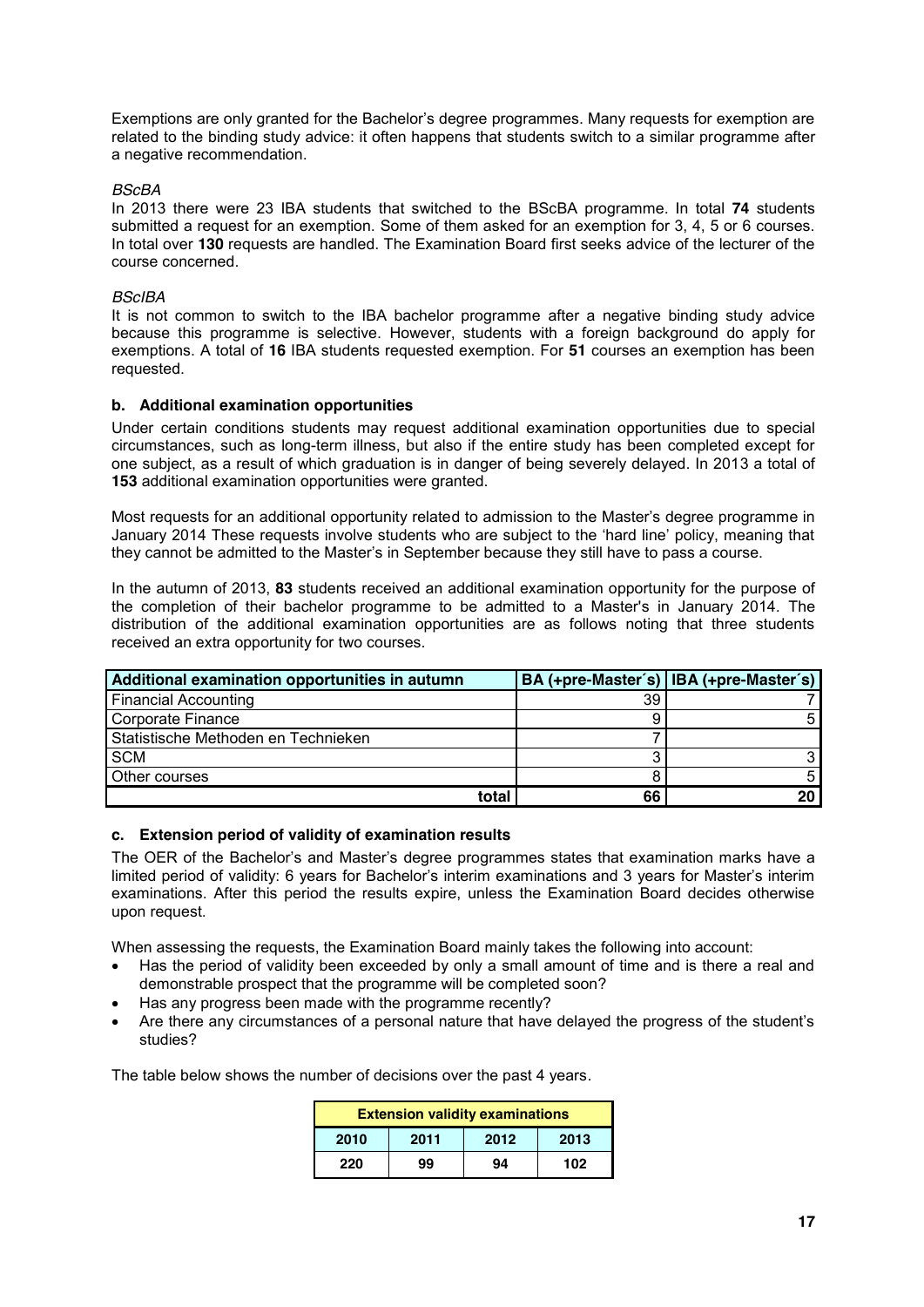## **d. Facilities for students with a functional impairment**

Students with temporary or structural forms of disability (e.g. dyslexia or diabetes) may, within reason, make use of special facilities for the duration of the impairment. These facilities, including adaptation of examination facilities, should help to ensure that students with a functional impairment have an equal opportunity of succeeding in their studies.

One key facility offered is the opportunity to take examinations in a separate room with an extra half hour to complete the examination: rooms M1-5 ('Hull') and M1-6 ('Baltimore'). Room GB-29 is intended for taking examinations on a computer.

In 2013, the Examination Board issued **78** new 'Examination Facilities Statements'. The vast majority of these statements concerned students with dyslexia and some individual cases concerned ADD or another condition. In one situation, this was a recurring statement in which the validity of the provision applied to one or more specific examination(s). In 8 cases the Examination Board decided that the examination could take place under the supervision of a student adviser in one of the interview rooms in the T-building.

## **e. Compensation rules**

Due to the introduction of the 'Harde Knip Policy', a compensation rule has been launched. This rule is included in Article 6.1 paragraph 2 of the Rules and Guidelines of the Bachelor's degree programme. As a result of this compensation rule a total of **59** students submitted a request to complete their bachelor´s programme by September 2013, with one compensated grade (4, 5 or higher) .

## **f. Binding study advice**

The Examination Board plays an important role in relation to the binding study advice. The Examination Board must issue interim recommendations to all students in the first year of the course three times a year. These recommendations are followed at the end of the academic year by the final advice from the Dean. This final advice is prepared by the Examination Board in collaboration with the study advisers.

## *Procedure BSA and the N=N policy*

As a result of the introduction of the  $N = N$  university policy as of September 2012, the standard for first-year students is that they complete bachelor year one in one year (one insufficient grade may be compensated though). Senior students who - for whatever reason – had not yet met the BSA norm, had to complete bachelor year 1 at the end of the academic year 2012-2013 also. At the end of the academic year a binding study advice is given by the Dean to all students. If the student has not met the standard, he must leave the programme and may not subsequently re-start the programme for the next three academic years.

Before the final decisions are sent, the Examination Board determines which students may be exempted from the BSA standard on the basis of personal circumstances or hardship. Students with personal circumstances must report to the student adviser or the student counsellor. To determine which students will qualify for exemption, the Examination Board meets with the academic counsellors and student counsellors to discuss the relevant student files. On 23 August 2013, the BSA meeting 2012-2013 took place. The meeting consisted of two sessions: one for the Dutch language BA bachelor programme and one for the English language International Business Administration bachelor programme. The next table shows the total number of the decisions taken during the BSA meeting 2012-2013 as well as the numbers of the BSA meetings of the years before so that trends may be observed.

| 2010<br><b>BSA cases</b>  |           | 2011       |           | 2012       |           | 2013       |           |            |
|---------------------------|-----------|------------|-----------|------------|-----------|------------|-----------|------------|
|                           | <b>BA</b> | <b>IBA</b> | <b>BA</b> | <b>IBA</b> | <b>BA</b> | <b>IBA</b> | <b>BA</b> | <b>IBA</b> |
| Files:                    |           |            |           |            |           |            |           |            |
| Personal circumstances    | 145       | 61         | 74        | 41         | 44        | 33         | 57        |            |
| Hardship                  | 26        | 25         | 15        | 26         | 16        | 22         | 92        | 65         |
| Total:                    | 171       | 86         | 89        | 67         | 60        | 55         | 149       | 142        |
| <b>Decisions:</b>         |           |            |           |            |           |            |           |            |
| Exemption due to PC       | 60        | 31         | 43        | 27         | 23        | 18         | 41        | 25         |
| Exemption due to hardship | 13        | 17         | 5         | 17         | 10        | 17         | 78        | 25         |
| <b>Negative BSA</b>       | 98        | 38         | 41        | 23         | 27        | 20         | 30        | 92         |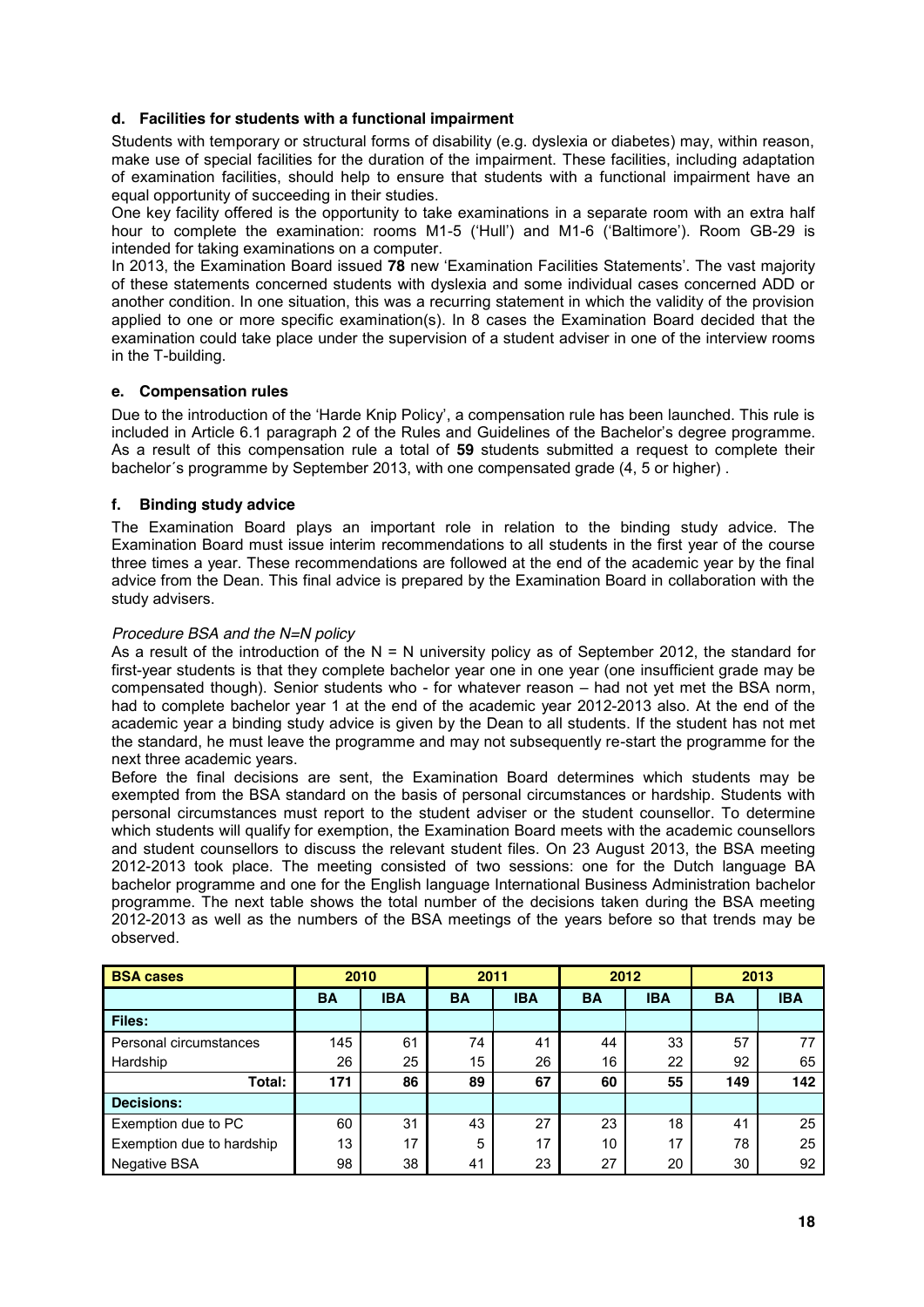During the BSA meeting of 23 August **291** cases were discussed. The year before 115 cases only. The increase of cases is largely due to the large number of hardship requests.

### *Notes to the BA meeting*

The number of students with personal circumstances had increased slightly compared to the number of last year. Because this year the bar was placed higher, students with circumstances had also earned more credits compared to earlier cohorts. Obviously every case is again unique, but in general no student received an exemption from the norm if less than 40 ECTS were achieved. Remarkably, many students with circumstances still had achieved more than 40 ECTS.

The hardship files were also discussed with the student advisers in view of a consistent policy. The number of requests based on hardship increased markedly compared to previous years. Partly this was due to the introduction of  $N = N$ , and partly due to some examinations in which a lot went wrong.

The hardship requests were almost all related to the courses *Financiële Processen* and *Marktcontext*. The problems related to these two courses have led to much turmoil among students. Both courses are poorly to very poorly made, certainly compared to the other courses.

The cause of the problem has not become clear. At the course *Financiële Processen* there seems to have been a mismatch between the teaching and the examination. At the course *Marktcontext* it has not become clear what the problem was. Because in the case of *Marktcontext* the first exam was tested in an irregular manner (i.e. in English instead of Dutch) an additional exam opportunity was inserted in late September, after the deadline for BSA. Students who still could comply with the BSA standard doing this examination opportunity, were allowed to participate and received a postponed BSA study in late August. All this caused much uncertainty among students and has led to a lot of extra work for the Examination Board Office.

The problems with the courses troubled the decision making of the Examination Board extremely. Based on hardship many students were not dismissed from the programme. Students with a grade point average of about 6.5 and a maximum of three failures (including the problematic courses) not lower than 4.5 were granted postponement of the BSA norm based on hardship. Depending on the individual circumstances, some students were granted a conditional postponement for example the condition that they must pass *Marktcontext* and *Wiskunde* by the end of December.

### *Notes to the IBA meeting*

Students of the IBA programme had difficulties with the courses Foundation of Finance & Accounting and Micro Economics. As a general policy, students who failed two courses and with a grade point average of about 7, were granted postponement of the BSA norm. Students who failed 3 or more courses were dismissed from the programme.

### *BSA after the resit Marktcontext dd September 27, 2013*

After the resit of *Marktcontext* 55 students have yet met the BSA norm with the compensation rule. Furthermore, on the basis of hardship another 30 students were not dismissed from the programme. Of course, these students must still pass the course in the academic year 2013-2014. The Examination Board was of the opinion that it would be unreasonable to give these students a negative BSA halfway through the month of October. At that time it would be impossible to start another study programme.

### *State of progress BA and IBA after the first trimester of the academic year 2013-2014*

After the first trimester of the academic year 2013-2014 yet another 11 students met the BSA norm and two students were dismissed because they had not met the BSA condition they were granted in August. Also 11 IBA students yet met the BSA norm and one student was dismissed for not meeting the BSA condition.

## **g. Free riders**

Students must register for an examination during the predetermined registration period. If a student is not registered, no grade will be registered in Osiris, the central student grade registration system. Students are usually informed, however, about the preliminary grades by the lecturer via Blackboard. Students not on the attendance list of the Examination Administration department – the so-called 'free riders' – are stamped "at own risk" on their examination paper by the invigilator during the examination.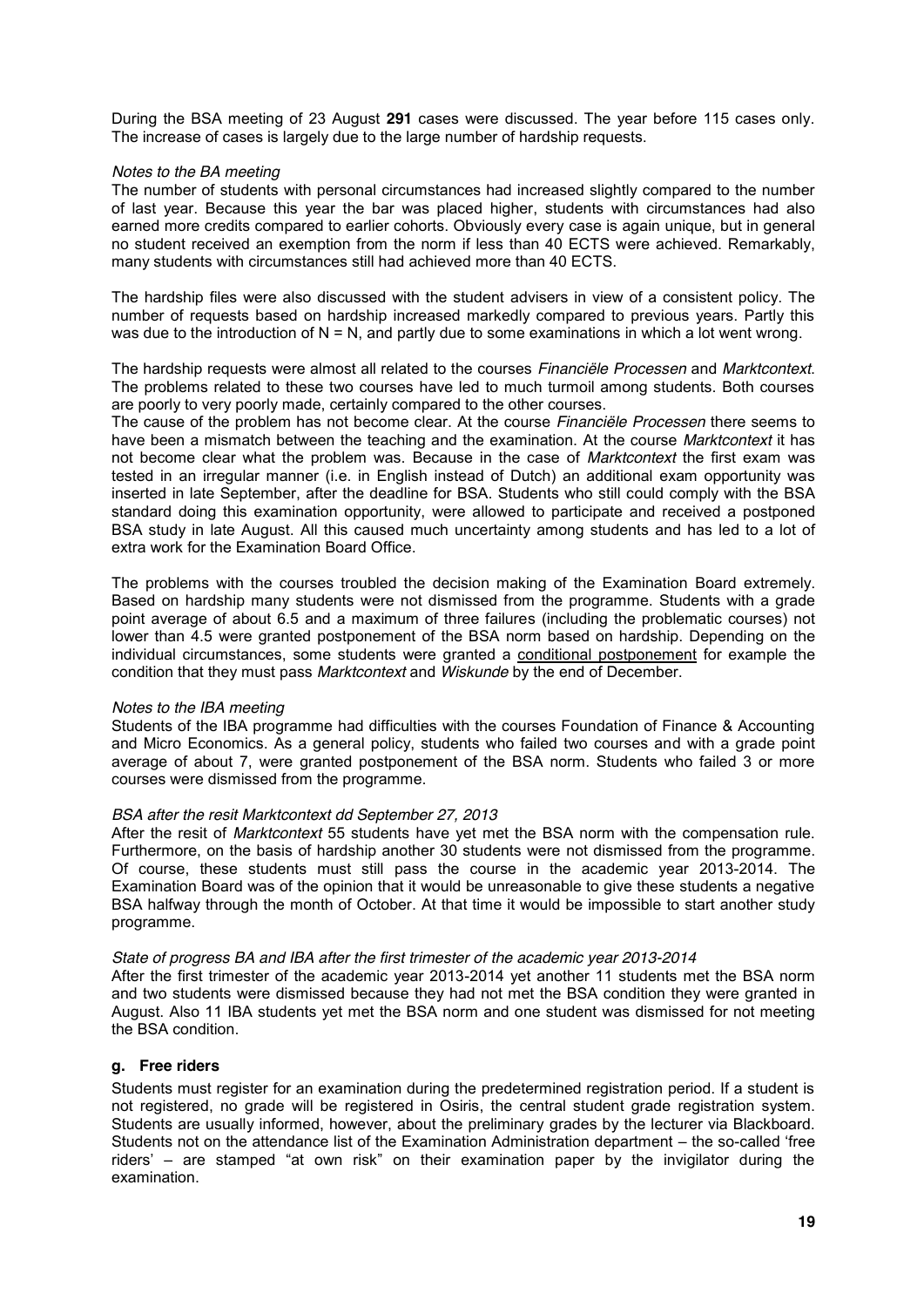Up to 2012-2013 the policy was that students could submit a request to the Examination Board by email. After approval from the Examination Board, the student in question received an email. By showing this email, the student could then have the mark registered in Osiris via the ESSC after payment of the administration fee of  $\epsilon$  13,50. Because of the large number of students not timely applying for an exam and because of the workload that the Examination Board Office had to spend to handle the requests in this respect, the policy has been modified and tightened with effect from the academic year 2013-2014: Students now pay more handling fees after the expiration of the final applying deadline for the exam. After the regular applying deadline students can take the examination if they pay the administration fee of  $\epsilon$  13.50 via the ESSC. After that period they can only take part of the examination and get the grade registered if they pay the handling fee of € 50 via the Examination Board. This amount has to be paid no later than the next working day after the exam via the online Erasmus Payment System. The Examination Board receives a receipt from the system and the student must send an e-mail stating the course, course code and date of the examination. If after verification by the Examination Board it appears that the student has paid correctly and in time and that he meets the other enrolment requirements, the Examination Board will approve that the grade gets registered.

The Examination Board also wants to achieve a positive effect in the process of perusal and debriefing of exams: Teachers receive the positive decisions sooner than before, and thus they can announce the grades earlier for those students. Teachers would like to organize the perusal and debriefing as efficiently as possible and therefore they want students who were not registered in time to be present. The money collected shall be used by for additional manpower at the Examination Board Office.

## *3.4 Admissions decisions*

## **a.** *Admission to the pre-Master's programmes*

Higher professional education (HBO) pre-Master's programmes

RSM has had lateral entry of HBO students for many years. This group of students have completed a four-year HBO programme related to the RSM Business Administration bachelor´s programmes. These students may enter the Master's degree programmes offered by RSM after completing a oneyear pre-Master´s programme. Since the introduction of the 'Bachelor's-Master's structure', these lateral entries are not funded by the government. However, RSM considers the specific HBO entries to be a valuable addition to the student population and therefore wishes to continue to offer a pre-Master´s programme for the group of students that seem to perform best at RSM.

The pre-Master's programme includes 31-33 ECTS. It consists of an academic skills section worth 27 ECTS, plus a mandatory course worth 4-6 ECTS that is specific to the Master's degree programme to be followed afterwards. Admission to the Master's not only requires completion of the pre-Master's programme, but also passing a GMAT test. The minimum score required is 600.

A total of 30 students from the Dutch pre-Master´s programme obtained their GMAT before or no later than 15 August 15 2013 (i.e. within the first year of enrolment). Fourteen students managed to achieve the GMAT-norm in the period from 1 September - 10 January 2014. In total, only 21% of the cohort 2012 achieved the GMAT-norm.

A total of 15 students from the English-language pre-Master´s programme obtained their GMAT before or no later than 15 August 2013 (i.e. within the first year of enrolment). Four students managed to achieve the GMAT-norm in the period from 1 September - 10 January 2014. In total, only 38% of the cohort 2012 achieved the GMAT at the end of 2013.

The intake of the pre-Master´s programme per September 2013 was limited to 200 students for the Dutch Programme and 40 for the English programme (of which 50% international students). Below a list of the actual number of pre-Master´s students enrolled in the last five years.

|                   | 2009 |     | 2010      |     | 2011      |     | 2012      |     | 2013      |     |
|-------------------|------|-----|-----------|-----|-----------|-----|-----------|-----|-----------|-----|
|                   | NL   | EN  | <b>NL</b> | EN  | <b>NL</b> | EN  | <b>NL</b> | EN  | <b>NL</b> | EN  |
| actually enrolled | 189  | 52  | 170       | 47  | 171       | 47  | 213       | 47  | 215       | 48  |
| <b>Total</b>      |      | 241 |           | 217 |           | 218 |           | 260 |           | 263 |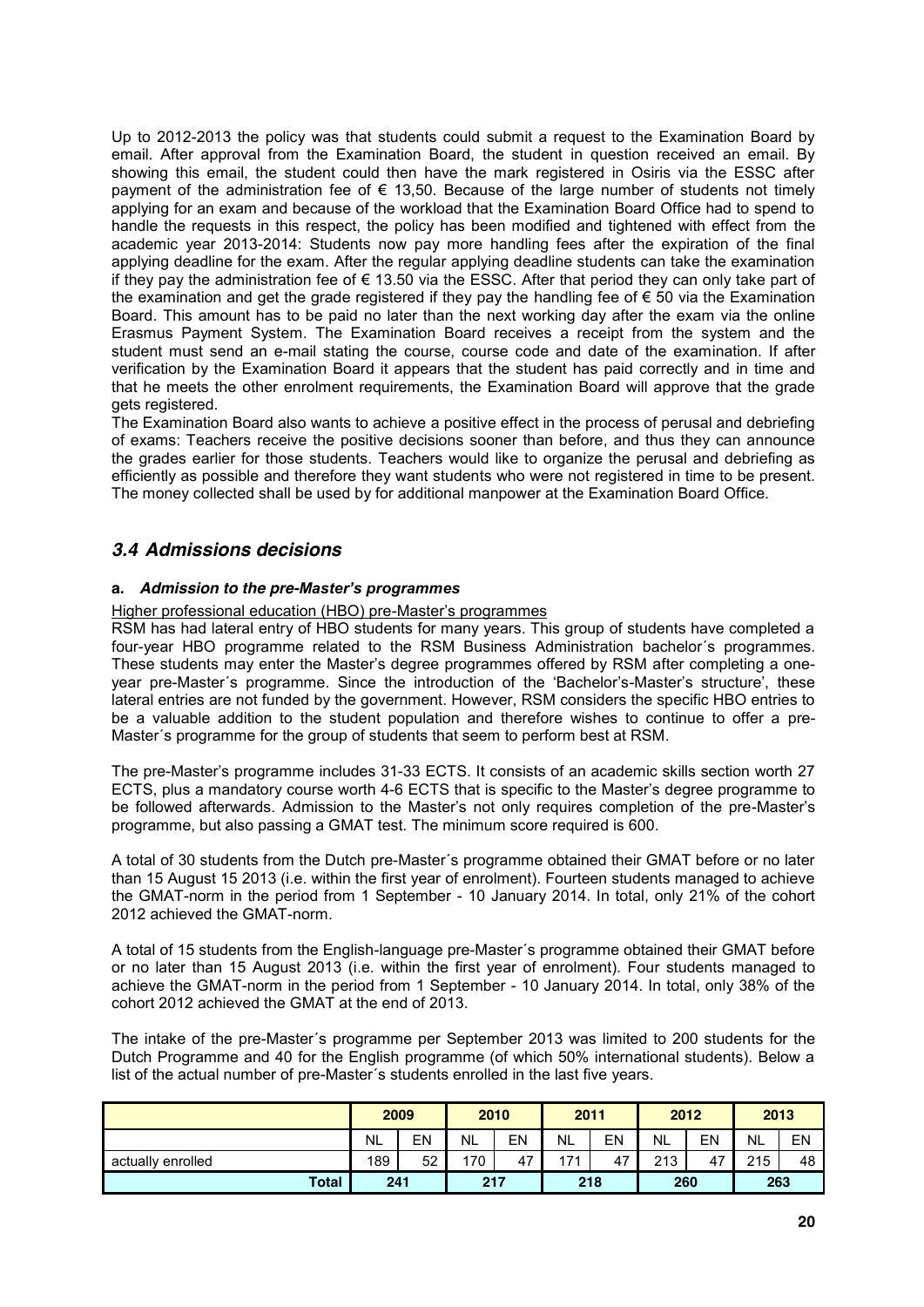Of the total of **263** new pre-Master´s students, the Hogeschool Rotterdam is the largest supplier with 92 students, followed at some distance by the de Hogeschool Utrecht with 15 students, the Hogeschool Amsterdam with 17 students, Avans (Breda, Tilburg, Den Bosch) with 20 students, the Haagse Hogeschool with 11 students.

## PMB pre-Master's programme

The selection for the pre-Master's programme of the PMB programme is handled by a selection committee from the PMB programme. A member of the Examination Board sits on this committee. The Examination Board receives a report on the selection. In 2013, 47 students started this programme.

## **b.** *Admission to the initial Master's degree programmes*

The Chairman of the Examination Board has a mandate from the Dean to issue *Admission Statements* to the Master's degree programmes.

A distinction can be made between the admission of internal students (students from the BSc(I)BA programmes and the pre-Master´s students) and the admission of external students.

Internal students must, in principle, have finished the Bachelor's degree programme or pre-Master´s programme (including sufficient GMAT and English test-score). There is also a second entry time for internal students, namely at the end of January.

External students should not only have completed a Bachelor's degree programme, but also met additional requirements, such as a GMAT or specific requirements regarding the average grade.

Furthermore, the Examination Board is authorised to admit students to the Master's based on special circumstances or based on the hardship clause. The admission statements for internal students (Bachelor's and pre-Master´s students) is prepared and issued by the Examination Board Office. The admissions statements for external students is prepared and issued by the RSM´s Admissions Office.

The following is the report on the admission of consecutively internal and external students.

### *MSc intake internal students*

For the internal master intake per February 2013 **81** students signed up. Of these students, 72 received an Admission Statement.

Ain the summer 893 internal students signed up for the start of the Master's programme per September 2013:

- 642 students have been admitted to the master of their choice (in the 1st round, or in the August round after the resits)
- 251 students have been rejected:
- 10 students (9 pre-Master's students and one student BScIBA) have been admitted to a master's programme on the basis of personal circumstances or the hardship-clause. These decisions were taken after consulting the student advisers.

About 72 of the rejected students were granted an extra exam bon in accordance with the policy of the Examination Board. By achieving the extra exam these students may possibly conclude their BSc degree programme and enrol in the Master's programme per January 2014.

| Admission to initial MSc's 2013-2014 |          |             |                   |                       |          |  |
|--------------------------------------|----------|-------------|-------------------|-----------------------|----------|--|
| <b>Master</b>                        | positive | Of which PC | Of which hardship | Of which compensation | negative |  |
| <b>Sept 2013</b>                     | 642      |             | C                 | 23                    | 251      |  |
| Sept 2012                            | 784      | 25          | 12                | 21                    | 159      |  |
| Sept 2011                            | 857      | 33          | 34                | 17                    | 156      |  |
| Sept 2010                            | 623      |             | 67                | na                    | 155      |  |

These tailor-made decisions caused a huge peak load for the Examination Board Office during the last two weeks of August and the first week of September.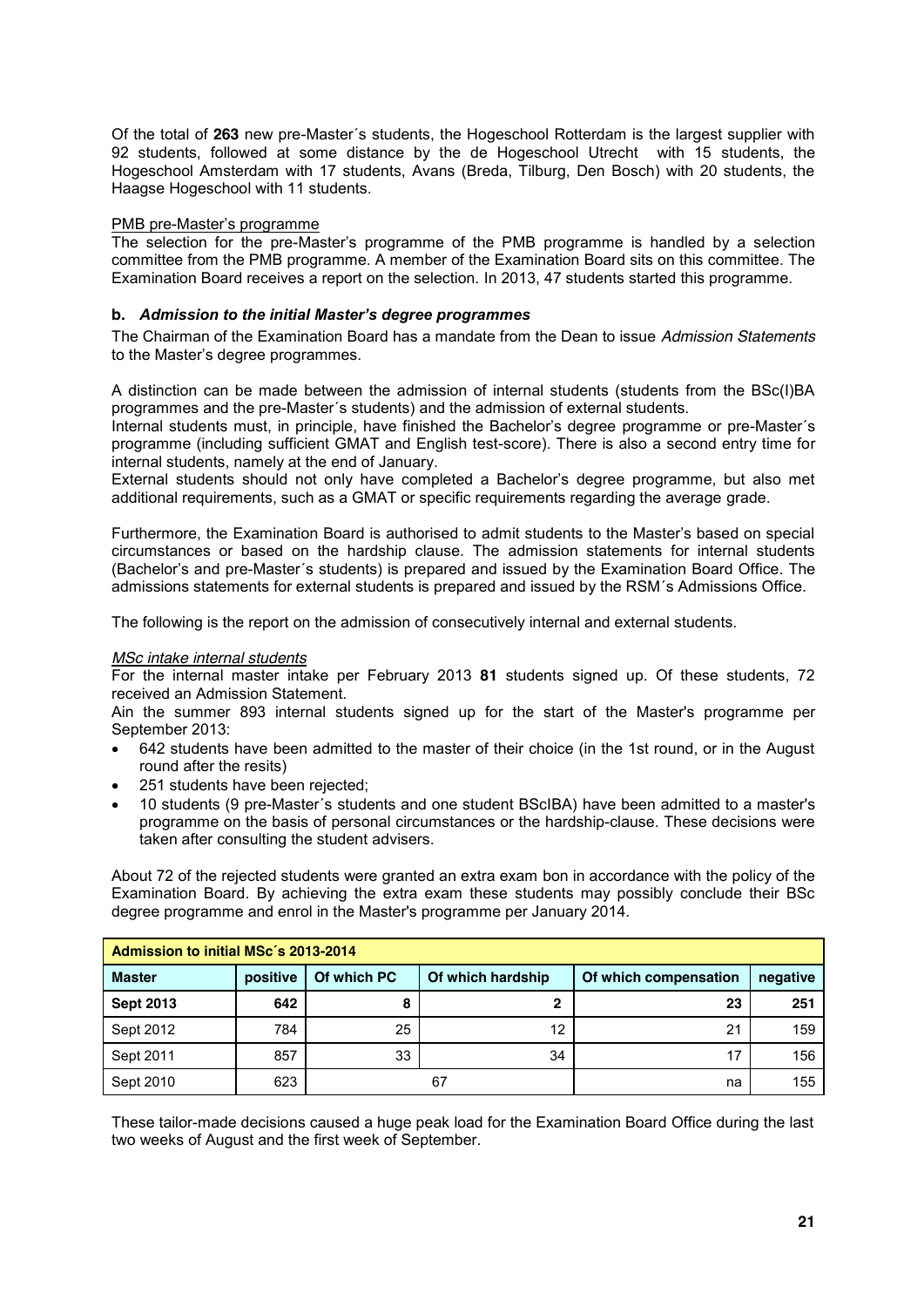## *External entry to a Master's*

The requests for admission from external students**<sup>5</sup>** are handled by the RSM Admissions Office under the responsibility of the Chairman of the Examination Board. In contrast to the internal students, the external students can only start the Master's degree programmes as of 1 September.

In 2013 **734** admission statements has been issued to external students.

| Programme                                           | <b>Number</b> |
|-----------------------------------------------------|---------------|
| Accounting & Control (MScBA)                        | 36            |
| Business Information Management (MScBIM)            | 28            |
| Chinese Economy and Business (MScCHEB)              | 17            |
| Entrepreneurship & New Business Venturing (MScENBV) | 20            |
| Finance & Investments (MScFI)                       | 163           |
| General Management (MScBA)                          | 66            |
| Global Business & Stakeholder Management (MScGBSM)  | 21            |
| Human Resource Management (MScHRM)                  | 15            |
| Management of Innovation (MScMI)                    | 10            |
| Marketing Management (MScMM)                        | 83            |
| MSc International Management - CEMS                 | 65            |
| Organisational Change & Consulting (MScOCC)         | 19            |
| Strategic Management (MScSM)                        | 136           |
| Supply Chain Management (MScSCM)                    | 55            |
| <b>Grand Total</b>                                  | 734           |

 <sup>5</sup> In this case *lateral entrants* means students who enter the Master's directly from outside RSM. This definition does not include pre-Master's students and students from the *foundation year* of the General Management programme: they are considered to be part of the internal advancement.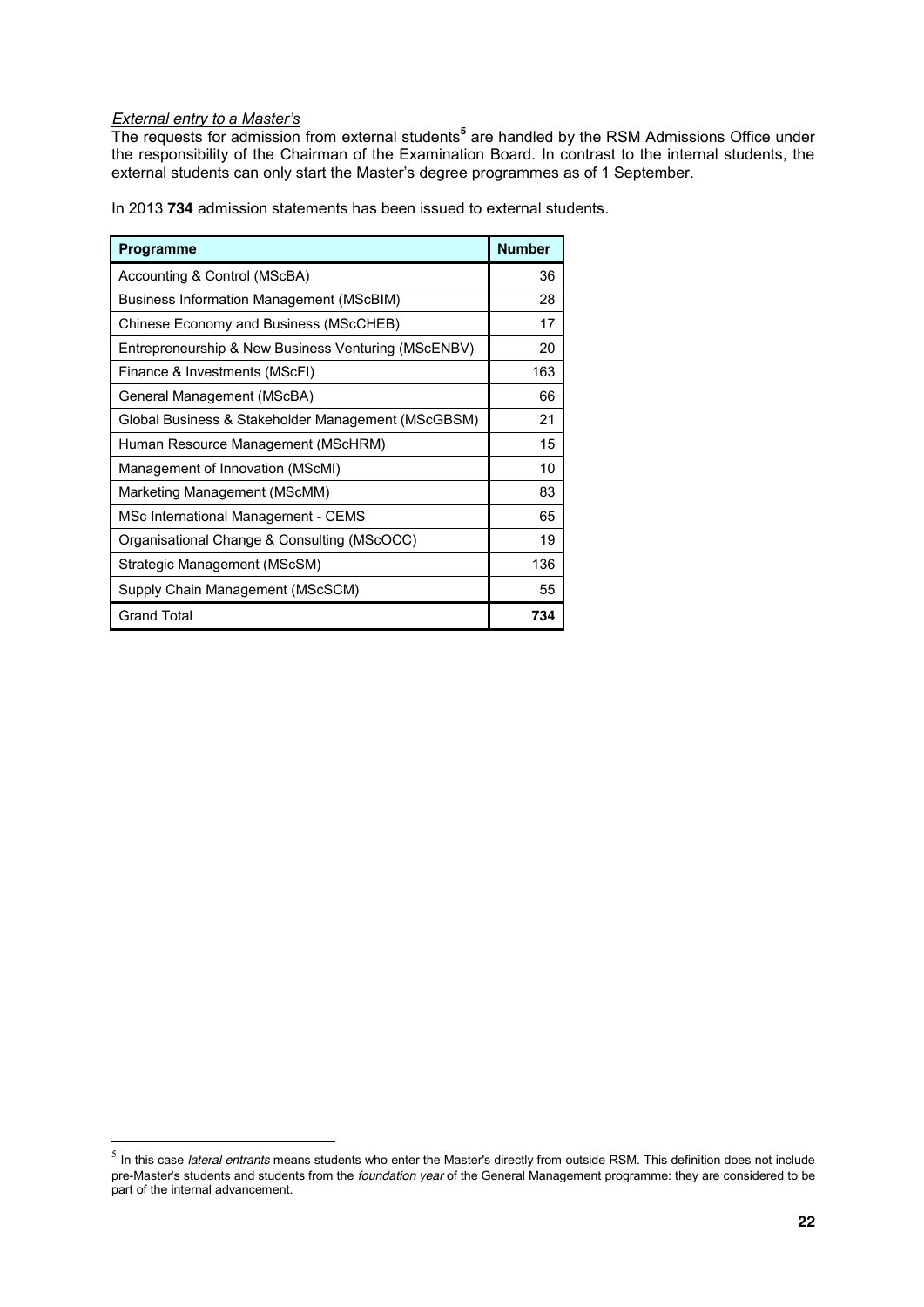## **4. EB´s away day**

On March 25 2013, the Examination Board organized an 'away day'. Part of this day in and around Hotel New York was a Master Class Examination Board headed by P.C Kwikkers, LLM<sup>6</sup>.

As an experienced moderator/coach Mr Kwikkers initiated a discussion with the Examination Board and its supporting office covering issues relating to the tasks, position and legal competences of the Examination Board, taking the following into consideration:

- Current rules and regulations;
- Proposed amendments to the latter;
- Existing internal rules and views at the EUR;
- Position vis-à-vis other university bodies;
- The relation Examination Board examiners:
- Government policy focused on quality and EUR's own policy (particularly N=N);
- Academic freedom versus autonomy versus government;
- Responsibilities, tasks and roles of the Examination Board;
- Composition, appointment, independence and (legal) position of members;
- Delimitation of competence of other bodies and others;
- Examination Board and the Teaching and Examination Regulations;
- Task and role of Examination Board in quality assurance and accreditation processes;
- Exams, tests and their fine tuning;
- Twilight zone of related tasks and activities;
- Formalities and practical matters (fraud, appeal, admission/selection, forms, quidelines etc);
- Other everyday practice.

By the end of an interesting and enjoyable day we concluded that the RSM Examination Board is already well on the way, that the Board is aware of its position but that other departments are not always aware of that position. Unfortunately, the day was too short to thoroughly discuss current critical issues – such as the position of the Examination Board in the N=N discussion.



*Peter Kwikkers (third from the left) and the Examination Board RSM*

<sup>6</sup> Mr Kwikkers is a founding partner of Triasnet Consultants, adviser *Hoger Onderwijs* (Higher Education) and former legislative drafter of the WHW bill (*Wet op het Hoger onderwijs en Wetenschappelijk onderzoek –* Law on Higher Education and Research).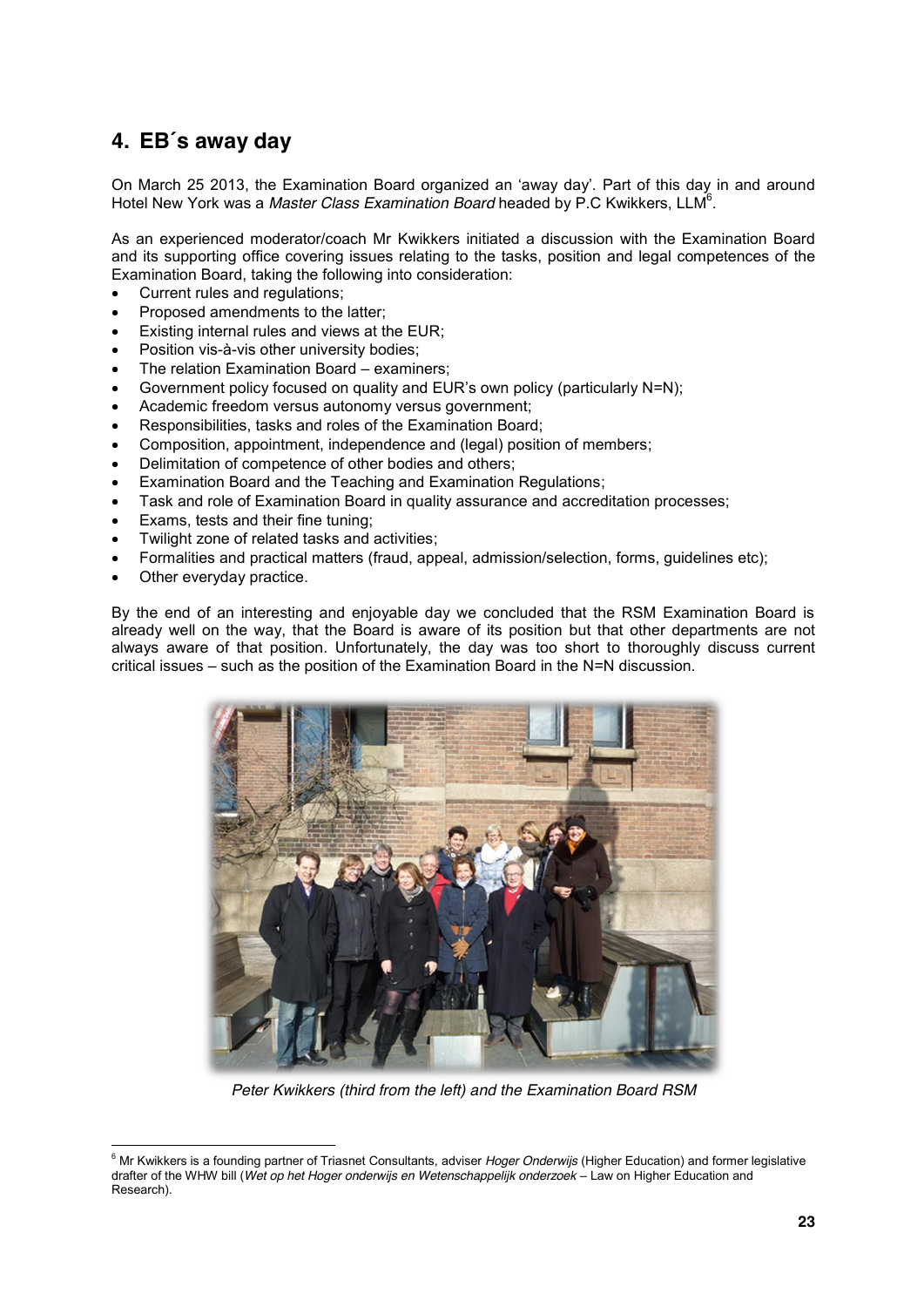# **Appendix A. Tasks of the Examination Board**

The legal framework of the Examination Board is given by Dutch Law, in particular the Dutch Higher Education and Research Act (*Wet op het hoger onderwijs en wetenschappelijk onderzoek- WHW*). The Examination Board BSc & MSc Programmes has many different tasks. Generally, the following components can be discerned:

- 1. *A supervisory responsibility for / with regard to exams and examinations*. This responsibility is manifested in the competence of the Examination Board to:
	- a. award the certificate of the degree;
	- b. appoint the examiners;
	- c. supervise the quality of exams and examinations;
	- d. take disciplinary action in case of fraud;
	- e. supervise the implementation and execution of the examination regulations with due observance of the common legal principles like equality, legal security, legitimacy, reasonableness, fair play and so on;
	- f. be a mediator or even a defendant in case of disputes or appeals.
- 2. *An administrative, regulatory task regarding the organisation and coordination of the examinations*. The Examination Board sets rules and gives instructions to the examiners. These rules has been laid down in the *Rules and Guidelines*. These rules concern matters such as order during examinations, fraud, assessment criteria, compensation rules, classifications (like cum laude).
- 3. *Tasks that are further defined in the Teaching and Examinations Regulation or 'Onderwijs- en Examenregeling'* (TER or OER) established by the Dean. This concerns the granting of exemptions from the OER in individual cases due to personal circumstances or on grounds of the hardship clause (if a rule in an individual case leads to unreasonable consequences). A few examples are: the granting of exemptions for courses, the granting of transition to the Master programme, the interim advice within the framework of the binding study advice, the adjustment of the norm of the binding study advice in the case of personal circumstances, granting extra and/or accelerated examinations opportunities, the establishment of a free master programme.
- 4. In addition, on behalf of the Dean of the Rotterdam School of Management, the chairman of the Examination Board grants *admission statements* to the MSc-programmes.
- 5. *Advisory tasks*: three times a year the Examination Board issues an advice to every first year student concerning his study progress. Furthermore the Examination Board advises the Dean regarding his Teaching and Examination Regulations.
- 6. *Other*, such as delegations in selection committees and the 'colloquium doctum' committee.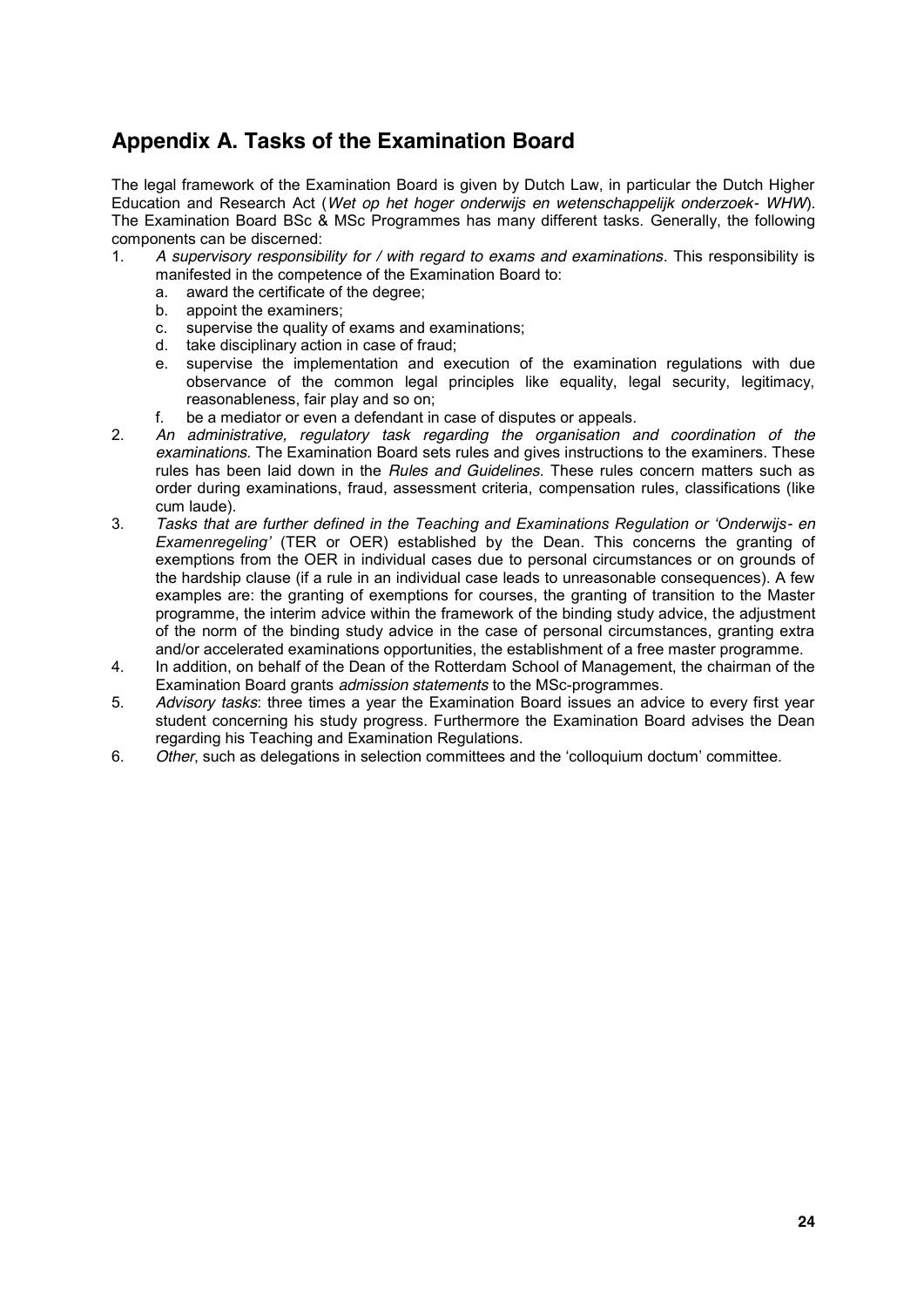| <b>Programme</b>          | <b>CROHO</b>   | taal | ects                     | vorm           | 2008 | 2009 | 2010 | 2011 | 2012 | 2013 |
|---------------------------|----------------|------|--------------------------|----------------|------|------|------|------|------|------|
| BScBA*                    | 50015          | Ned. | 180                      | vt             | 2327 | 2585 | 2349 | 1985 | 2014 | 2040 |
| BScIBA*                   | 50952          | Eng. | 180                      | vt             | 1209 | 1249 | 1183 | 1065 | 1190 | 1181 |
| MScBA**                   | 60644          | Eng. | 60                       | vt             | 2175 | 2035 | 1742 | 851  | 268  | 203  |
| <b>MScBIM</b>             | 60453          | Eng. | 60                       | vt             |      |      |      | 57   | 153  | 232  |
| <b>MScCHEB</b>            | 60454          | Eng. | 60                       | vt             |      |      |      | 25   | 54   | 46   |
| <b>MScES</b>              | 60455          | Eng. | 60                       | vt             |      |      |      | 48   | 83   | 76   |
| <b>MScFI</b>              | 60409          | Eng. | 60                       | vt             |      |      | 427  | 494  | 525  | 492  |
| <b>MScGBSM</b>            | 60456          | Eng. | 60                       | vt             |      |      |      | 32   | 67   | 69   |
| <b>MScHRM</b>             | 60645          | Eng. | 60                       | vt             |      |      |      | 31   | 58   | 68   |
| <b>MScMI</b>              | 60458          | Eng. | 60                       | vt             |      |      |      | 58   | 80   | 81   |
| <b>MScMM</b>              | 60063          | Eng. | 60                       | vt             |      |      |      | 153  | 295  | 279  |
| <b>MScOCC</b>             | 60457          | Eng. | 60                       | vt             |      |      |      | 45   | 73   | 78   |
| <b>MScSCM</b>             | 60093          | Eng. | 60                       | vt             |      |      | 126  | 156  | 221  | 231  |
| <b>MScSM</b>              | 60066          | Eng. | 60                       | vt             |      |      |      | 170  | 323  | 357  |
| <b>PMB</b>                | 60644          | Ned. | 60                       | dt             | 301  | 273  | 276  | 248  | 221  | 181  |
| <b>MScIM - CEMS</b>       | 60256          | Eng. | 90                       | vt             | 155  | 125  | 132  | 132  | 139  | 127  |
| <b>General Management</b> | $\overline{a}$ | Eng. | 120                      | vt             | 103  | 107  | 70   | 49   | 50   | 103  |
| Hbo-pre-Master's NL       | $\overline{a}$ | Ned. | 65                       | vt             | 396  | 274  | 304  | 238  | 253  | 231  |
| Hbo-pre-Master's EN       | $\overline{a}$ | Eng. | 65                       | vt             | 96   | 102  | 82   | 55   | 59   | 54   |
| <b>MPhil</b>              | 60313          | Eng. | 120                      | vt             | 27   | 21   | 28   | 23   | 28   | 28   |
| <b>MScCC</b>              | 75049          | Eng. | 60                       | dt             |      |      |      | 21   | 95   | 95   |
| <b>MScMC</b>              | 75051          | Eng. | 60                       | dt             |      |      |      | 55   |      |      |
| exchange/cursist          | $\sim$         |      | $\overline{\phantom{a}}$ | $\overline{a}$ |      |      |      | 239  | 305  | 276  |
| totaal                    |                |      |                          |                | 6789 | 6771 | 6719 | 6230 | 6554 | 6528 |

# **Appendix B. Students per programme (per 01/10/2013)**